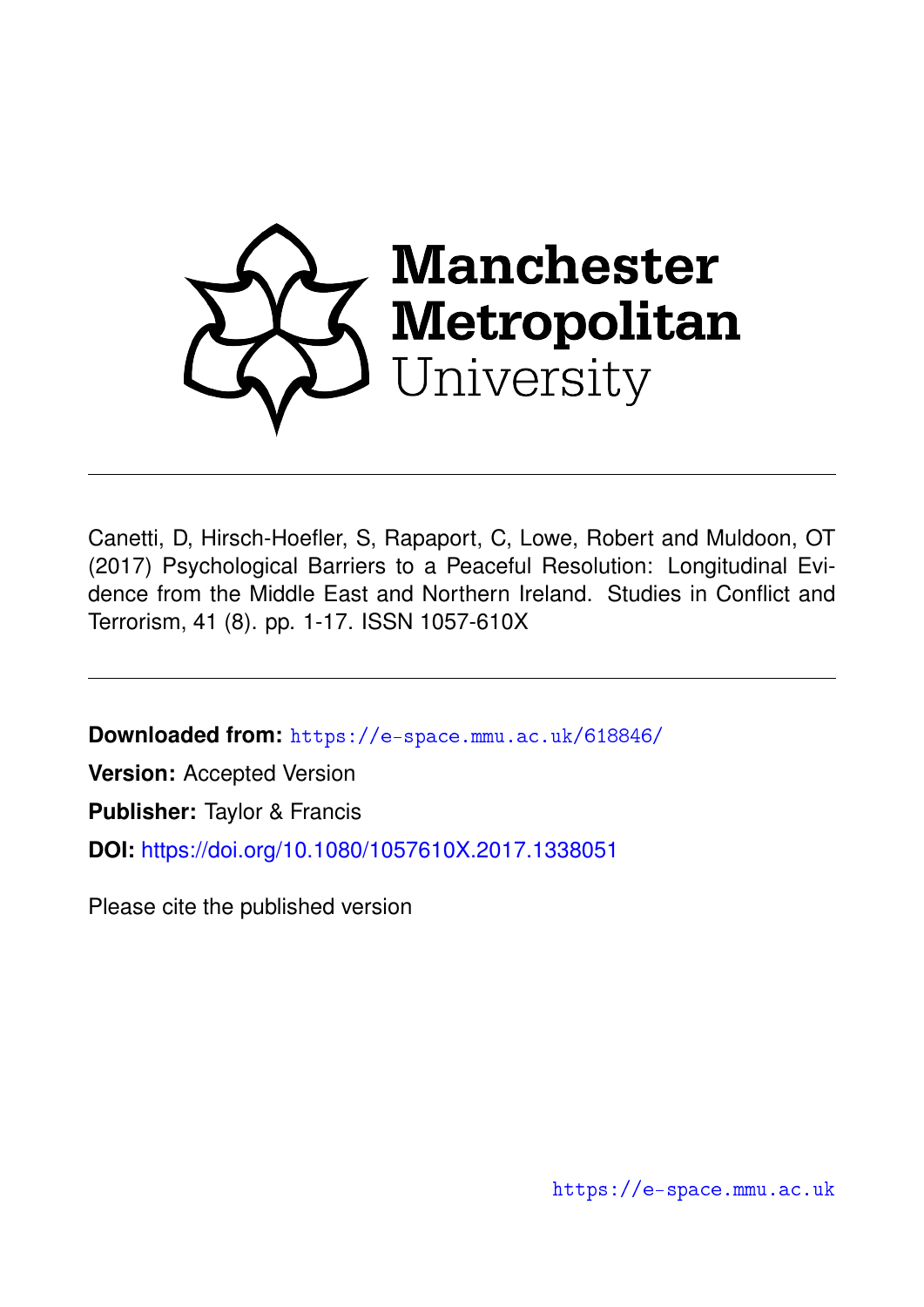# **Psychological Barriers to a Peaceful Resolution: Longitudinal Evidence**

# **from the Middle East and Northern Ireland**

Daphna Canetti<sup>a</sup>, Sivan Hirsch-Hoefler<sup>b</sup>, Carmit Rapaport<sup>c</sup>, Robert D. Lowe<sup>d</sup>, and Orla T. Muldoon<sup>e</sup>.

<sup>a</sup> School of Political Science, University of Haifa, Haifa, Israel; <sup>b</sup> Lauder School of Government, Diplomacy & Strategy, Interdisciplinary Center Herzliya, Herzliya, Israel**;** <sup>c</sup> Department of Geography and Environmental studies, University of Haifa, Haifa; <sup>d</sup> Department of Psychology, Manchester Metropolitan University, Manchester, England, UK; <sup>e</sup> Department of Psychology, University of Limerick, Limerick, Ireland.

This research was made possible, in part, by grants from the National Institute of Mental Health (R01 MH073687), the Israel Science Foundation (487/08) and the US-Israel Binational Science Foundation (2009460). Data collection in Northern Ireland was funded by a grant from the EU Special Support Programme for Peace and Reconciliation. We also thank JMCC in Ramallah and Mahshov in Israel for enabling our data collection.

**Correspondence:** Sivan Hirsch-Hoefler. Email: [hsivan@idc.ac.il.](mailto:hsivan@idc.ac.il) Lauder School of Government, Diplomacy & Strategy, Interdisciplinary Center Herzliya, Herzliya 4610101, Israel.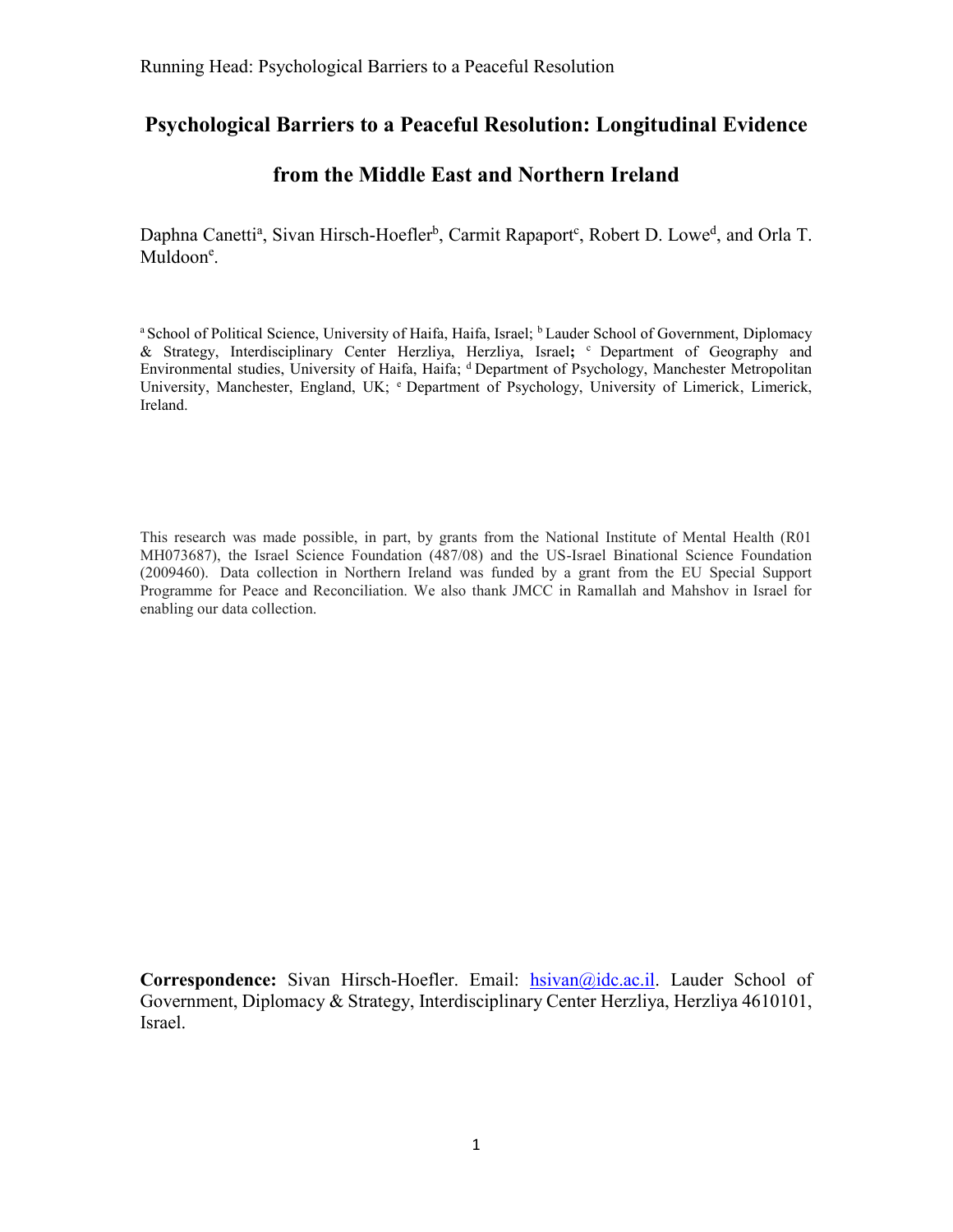# **Psychological Barriers to a Peaceful Resolution: Longitudinal Evidence from the Middle East and Northern Ireland**

Word Count: 8337

Does individual-level exposure to political violence prompt conciliatory attitudes? Does the answer vary by phase of conflict? The study uses longitudinal primary datasets to test the hypothesis that conflict-related experiences impact conciliation. Data was collected from Israeli Jews, Palestinians, and Protestants and Catholics in Northern Ireland. Across *both* contexts, and among both parties to each conflict, psychological distress and threat perceptions had a polarizing effect on conciliatory preferences. The study highlights that experiences of political violence are potentially a crucial source of psychological distress, and consequently, a continuing barrier to peace. This has implications in peacemaking, implying that alongside removing the real threat of violence, peacemakers must also work towards the social and political inclusion of those most affected by previous violence.

**Keywords**: Exposure to political violence, psychological distress, threat perception, conciliatory attitudes, Northern Ireland conflict, Israeli-Palestinian conflict

2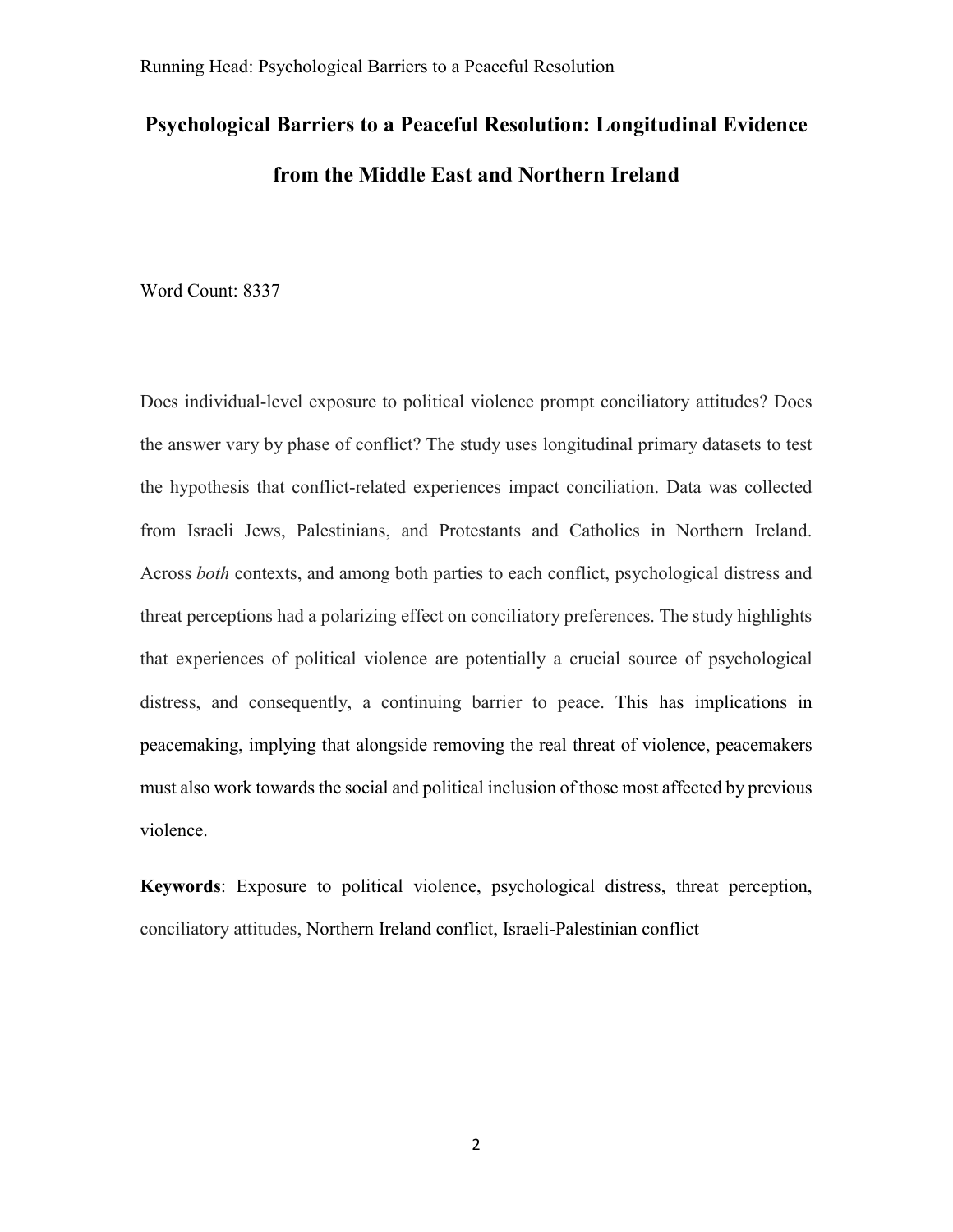The past two decades – and particularly the period since 2001 – have seen a large number of studies examining the effects of terrorism and political violence on political attitudes. Some studies have shown that experiencing higher levels of terrorism increases individuals' tendency to vote for right-wing candidates and to engage in risk-seeking behaviors.<sup>1</sup> The bulk of these studies examines the impact of political violence and terrorism at the level of the general populace. For example, experiences are measured at the community or national level and the consequence of these communal experiences assumed to predict individual sentiment. It is much rarer for respondents to be asked about their direct exposure to political violence, whilst also being questioned about their attitudes and perceptions. This has meant that studies have not always been able to take into account the participants' own individual suffering as a result of the conflict. 2

That said, the sufferings of individuals directly exposed to prolonged conflict are likely to create psychological scars as well as societal ones. An emerging body of studies now show an impact of individual-level exposure to political violence (EPV) on several political attitudes, including: support for combatants in Afghanistan<sup>3</sup>, support for exclusionism<sup>4</sup> or intragroup retaliation in Israel<sup>5</sup>, conservatism in the United States<sup>6</sup>, perceptions of intergroup threat in Northern Ireland<sup>7</sup>, and right-wing voting and riskseeking behaviors.<sup>8</sup> To date the effect of EPV on attitudes towards reconciliation and peacebuilding has received little to no attention. This study is based on the premise that mental health is key to understanding the impact of conflict on peace/war attitudes (e.g., conciliatory attitudes). This study breaks new ground by utilizing an original comparative dataset from four groups with EPV – Israeli Jews, Palestinians, and Protestants and Catholics in Northern Ireland. The study offers important insights into two of the most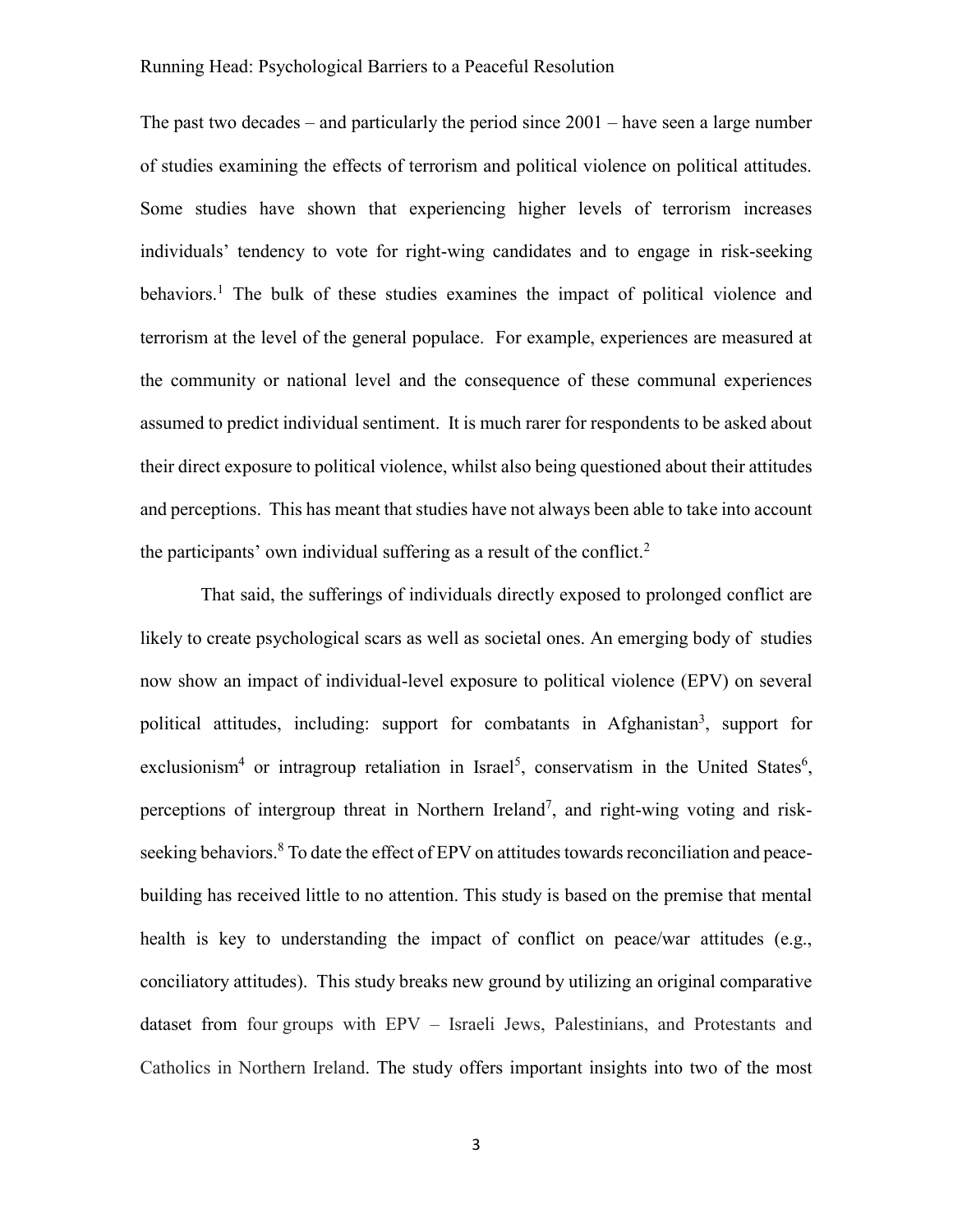glaring case studies of violent protracted conflicts; both of which, though at different conflict-phases, fall short of attaining a stable peace. Uniquely, this comparative analysis benefits from a longitudinal design, allowing for the testing of causal claims about the impact of EPV at time 1 on time 2 attitudes to peace and compromise. Harnessing the power of this longitudinal design, the study controls for prior (time 1) attitudes and tests the direct impact of EPV on subsequent political attitudes (time 2).

# **Exposure to Political Violence and Conciliatory Attitudes**

Convergent evidence suggests that political violence has many costs. As well as testing the hypothesis that EPV is linked to attitudes concerning peace and compromise, this paper considers two consequences of EPV that are frequently viewed separately.<sup>9</sup> Literature on the mental cost of EPV is well established in psychology and psychiatry, as is the attitudinal consequence of violence in political science. Recently, scholars have begun to integrate the political and psychological foundations of conflict, with social psychologists utilizing the study of emotions<sup>10</sup>, societal norms<sup>11</sup>, racial prejudice<sup>12</sup>, identity<sup>13</sup>, and terror management theory.<sup>14</sup> Empirical work by Hirsch-Hoefler et al.<sup>15</sup>, suggests that psychological constructs such as psychological distress and threat perceptions may be important drivers of the relationship between EPV and civilians' willingness to compromise for peace and support for diplomatic negotiations aimed at ending a prolonged conflict. Similarly, Lyall, Blair, and Imai<sup>16</sup> found that individual-level outcomes were key micro-foundations of conflict in the Middle East.

Despite these recent studies, scholars are still in the dark as to *how* EPV influences conciliatory attitudes in different phases of the conflict process. In the context of prolonged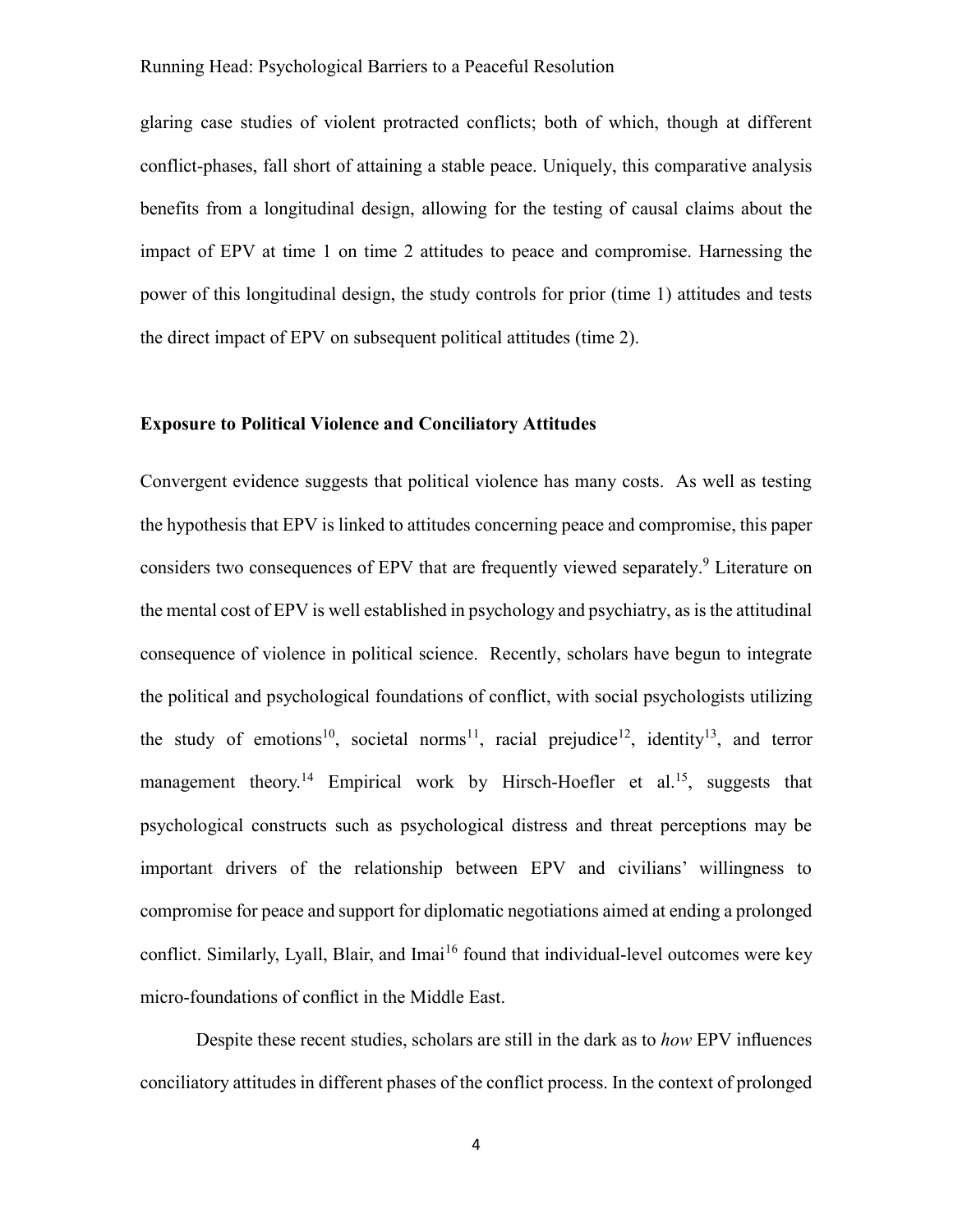conflicts, garnering support for conciliatory policies is exceptionally challenging. It is therefore imperative that studies further explore the processes that act as either pathways or barriers to peace-building. The current study empirically examines the possibility that individuals exposed to political violence in intractable conflicts are likely to adopt more intransigent attitudes due to the effects of *psychological distress* and *threat perceptions*. Psychological distress is a well-established mental-health consequence of EPV. Associated symptoms include heightened anxiety, depression, and subjective insecurity. Unsurprisingly, the severity of psychological distress tends to rise with the severity of the EPV, as reflected in the extent to which the victim experiences disruption, loss, injury, or the death of a loved one.<sup>17</sup> Threat perceptions, while related to psychological distress, is an independent construct which can be seen to operate in situations of political violence at least, at the group level. Threat perceptions refer specifically to appraisals of danger posed by the "other," or out-group, because of one's group identity. Therefore, though the distress may be experienced individually it arises due to perceptions of in-group security and as a result of identification with that group (i.e., sociotropic threat).<sup>18</sup> Psychological distress and threat perceptions can arise from acute incidents of political violence, such as NYC 9/11, Madrid  $3/11$ , London  $7/7$ , or Oslo  $7/22$ ,  $^{19}$  as well as from repeated violence over prolonged periods. 20

Perceptions of threat may differ across the group's party to the conflict and across time in any given conflict. Available studies seem to be unable to sufficiently or precisely determine the political effect of individual-level EPV across *different* conflict settings. 21 Most studies were carried out during ongoing conflict or post-conflict periods. Therefore, they fall short of providing a comparative perspective of the effect of EPV on conciliatory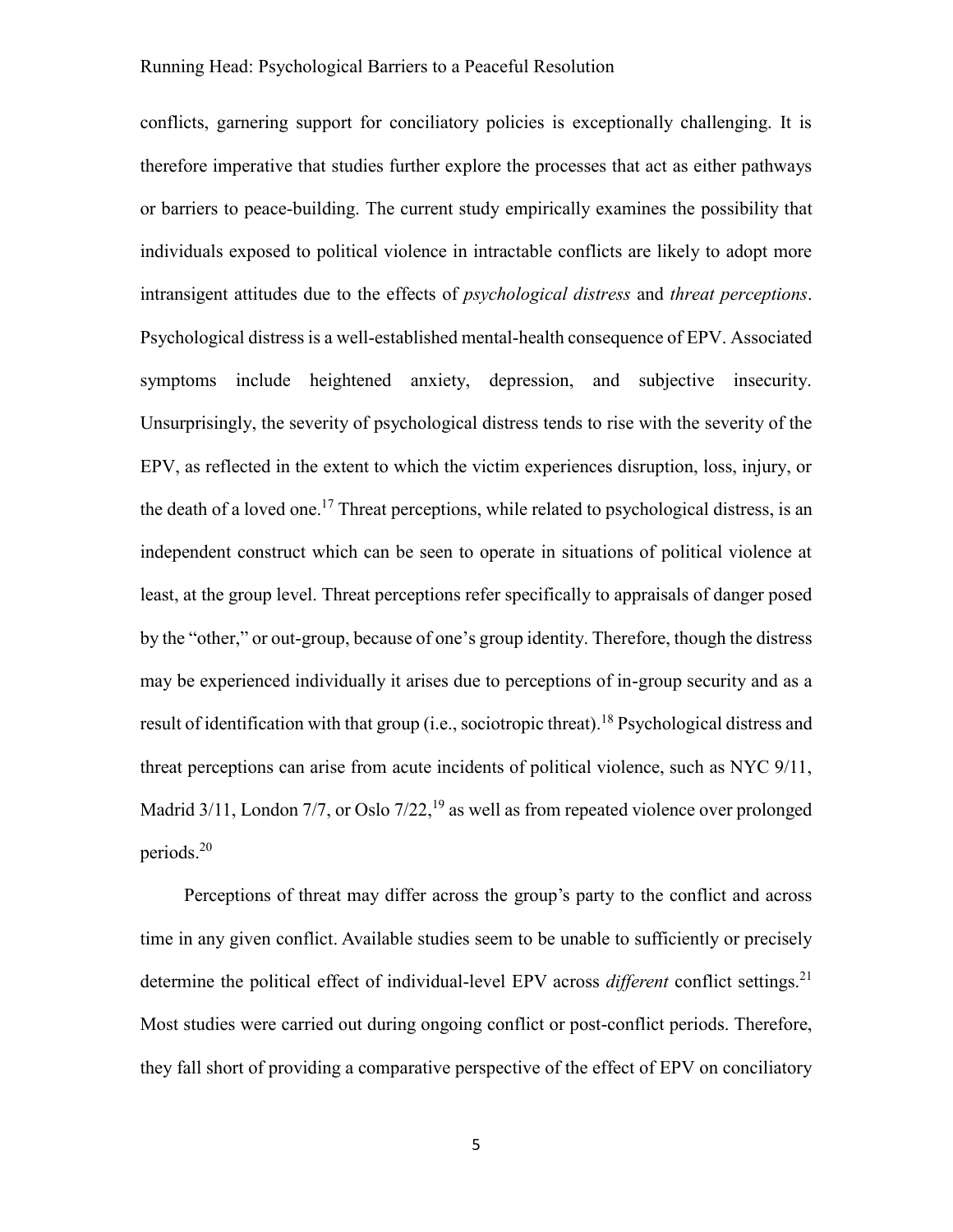attitudes during different phases of the conflict process, and what impact this may have on the prospects for peace-making. This study resolve this shortcoming by addressing a key theoretical question: What does looking at two phases of conflicts *in tandem* teach us about the broad consequences of conflict exposure and the prospects for future conflicts and peace negotiations? By examining two conflicts in different phases at the same time, the study is able to gain insight into the impact of EPV at different phases of conflict, and its broader impact on conflict resolution.

During peace-building, cease-fires and political agreements may weaken existential security threats; but the legacy of violence and animosity embedded in the collective identity and fostered by long-lasting psychological distress<sup>22</sup> can powerfully maintain the perception of threat from the rival. Even during post-agreement phases of peace-building these perceptions may be transformed into symbolic threats to collective identity, and its social and political manifestations.<sup>23</sup> Therefore it is expected that high levels of psychological distress and threat perception will persist in both minority and majority groups, regardless of the phase of the conflict. Given the asymmetrical power relations in both conflicts, the minority group would feel their security threatened by the majority group. On the other hand, the majority group would also experience increased threat perception, especially during times of increased conflict. It is hypothesized that this is a result of the psychological distress garnered from the potential loss of symbolic and material resources due to the conflict.

In essence, the study argues that at any stage of the peace-building process, perceptions of threat resulting from psychological distress can evoke conflict-supporting beliefs which can function as group-level threat buffers. Thus, individuals who have been

6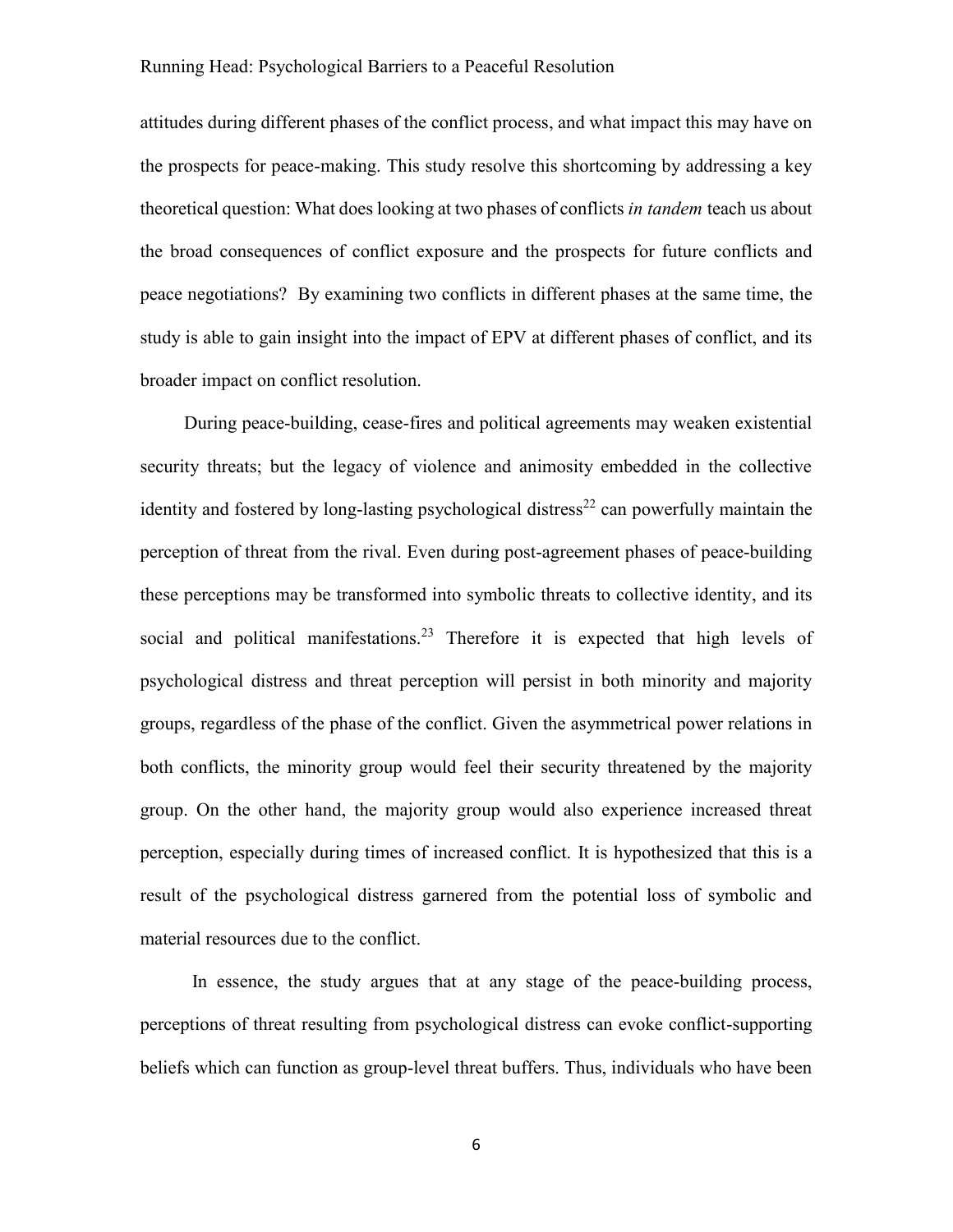exposed to political violence may be less supportive of conciliatory policies *throughout* the process of peace-building.

In short, the study hypothesizes that across both contexts (i.e. an ongoing conflict vs. post-conflict), and among individuals on both sides of each conflict (i.e. minority group vs. majority), psychological distress and threat perceptions will mediate the (negative) relationship between EPV and conciliatory attitudes. The research model is presented in Figure 1.

Figure 1 about here

# **Violence and Peace-Building in Israel/Palestine and Northern Ireland**

This study draws on unique longitudinal data from two regions where EPV has been both substantial and prolonged, namely Israel/Palestine (IL-PA) and Northern Ireland (NI) conflicts. Over the past two decades, the two conflicts have been coupled together in the literature as classic examples of protracted, intractable ethno-national conflicts.<sup>24</sup> Both began turning toward peace-building during the 1990s, but where NI reached a conflict settlement (though it continues to confront challenges to building sustainable peace), the IL-PA conflict is still in a pre-agreement phase, oscillating between escalation and deescalation.

Northern Ireland's conflict between British Protestants and Irish Catholics had claimed over 3,500 fatalities by the turn of the century, more than half of them civilians,  $2^5$ and over 30,000 civilians were injured between 1969 and 2003.<sup>26</sup> Many people continue to live with long term disability and poor health as a consequence of the conflict, and few citizens have not been personally affected by it to some degree.<sup>27</sup> The peace-building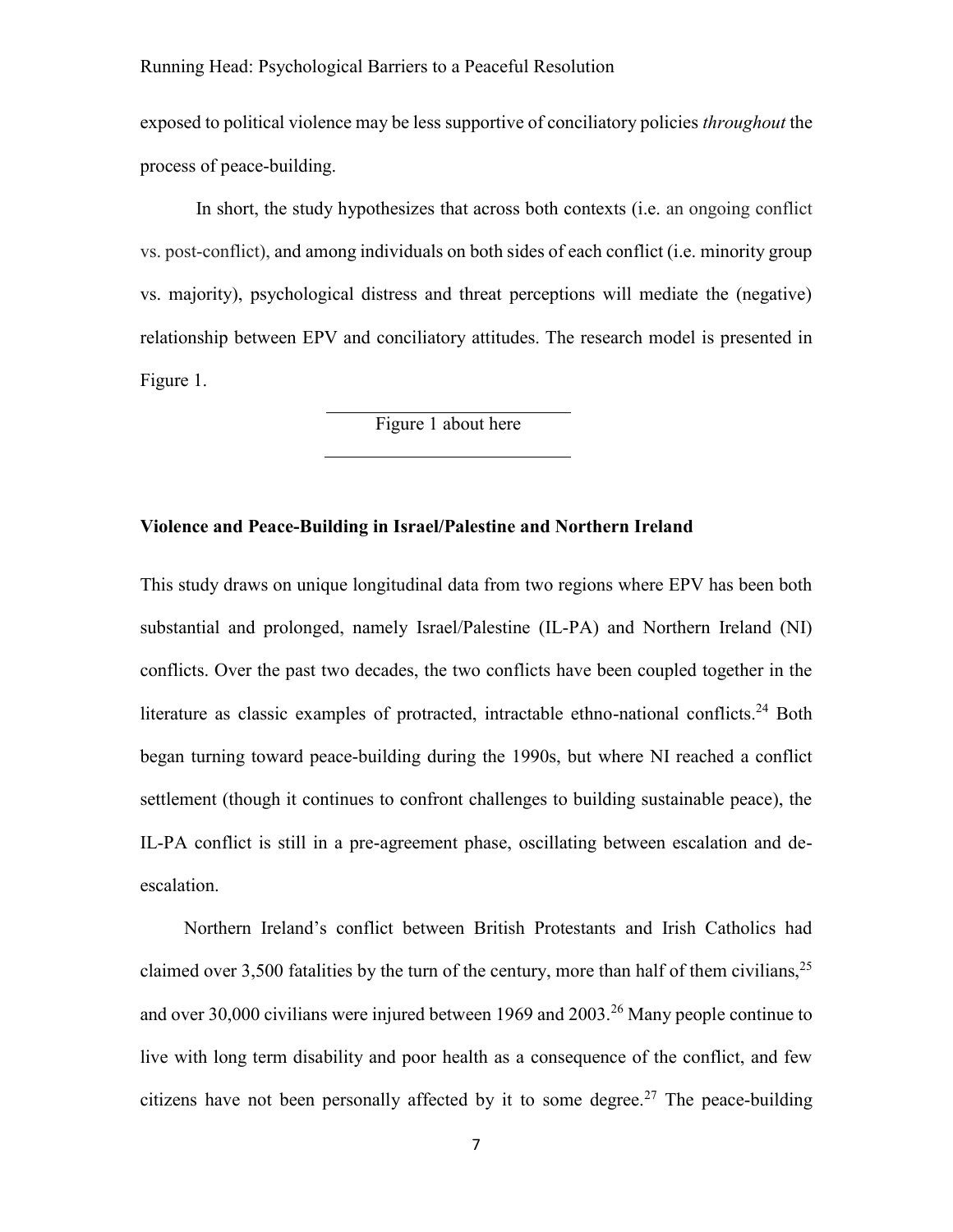process in Northern Ireland has taken a rocky road. The highly-acclaimed Belfast (Good Friday) agreement, which symbolically ended the conflict in 1998, was partially suspended for several years until several major difficulties were overcome in  $2010<sup>28</sup>$  Although levels of violence dropped dramatically following the Belfast agreement, memories of past atrocities remain powerful, occasionally threatening the fragile political arrangements and the reconstruction of social relations.

In IL-PA, the 1993 Oslo Accords failed to evolve into a lasting peace agreement, and political violence continues to affect the lives of both Israeli Jews, and Palestinians. Since 2000 alone, 6,580 Palestinians have been killed by Israeli security forces, and 1,097 Israeli Jews have been killed by Palestinians<sup>29</sup> - the latter mostly through suicide bombings during the Al Aqsa Intifada in 2001. Even during periods of negotiation, Palestinians experience the daily stress of occupation, and Israelis are constantly vigilant of suicide bombings or rocket attacks. This takes its toll on ordinary individuals' mental and physical health, <sup>30</sup> with heightened levels of distress and threat perceptions present in both populations.<sup>31</sup>

In choosing these two conflicts, this study examines the consequences of EPV on conciliatory attitudes in a comparative perspective on different phases of peace-building following intractable conflict (Figure 1). The power of this comparative study is enhanced by the representativeness of its samples in both location and the cross-conflict context, which enables it to generalize our results. Additionally, the longitudinal data permit causal and inferential analyses about the impact of political violence on conciliatory attitudes across time.

#### **Research Design and Method**

8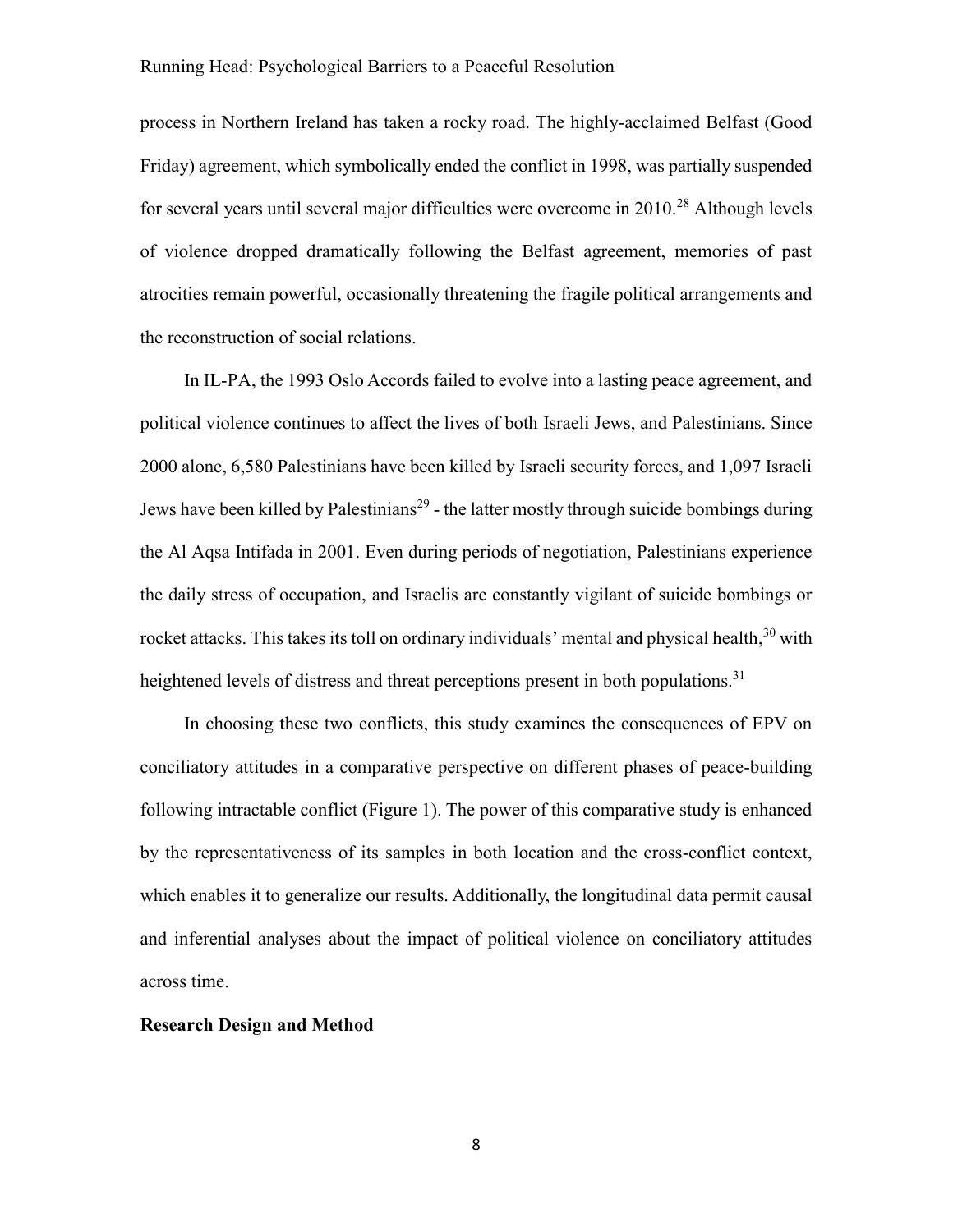The study captures the political effect of EPV by examining four groups: Israeli Jews  $(N=167)$ , Palestinians (N=124), and Protestants (N=61) and Catholics (N=68) in Northern Ireland.

# *Sample and Procedure*

In the Israeli Jewish sample interviews were conducted by an experienced, computerized survey institute in Israel using trained telephone-survey interviewers. The response rate among eligible responders was 53%. This compared favorably with studies in the U.S., especially given that the dialing methods in Israel, unlike the U.S., include business phones (approximately 10%), which cannot be removed and are treated as failed attempts, and that the higher rates in U.S. studies typically do not include non-answered phones.<sup>32</sup> Those who agreed and were available were surveyed again approximately six months later (80% reinterview rate).

The Palestinian sample was based on adult Palestinians living in the West Bank, Gaza Strip, and East Jerusalem. We employed a stratified 3-stage cluster random sampling strategy. First, 60 clusters were selected with populations of 1,000 or more individuals (after stratification by district and type of community – urban, rural, and refugee camp) with probabilities proportional to size. Next, 20 households in each of the chosen clusters were selected. The third stage involved selecting one individual in each household using Kish Tables (these tables provide within-household randomization of participants). After complete description of the study to the participants, written informed consent was obtained and they were paid the equivalent of about \$5 USD. Of the original sample, an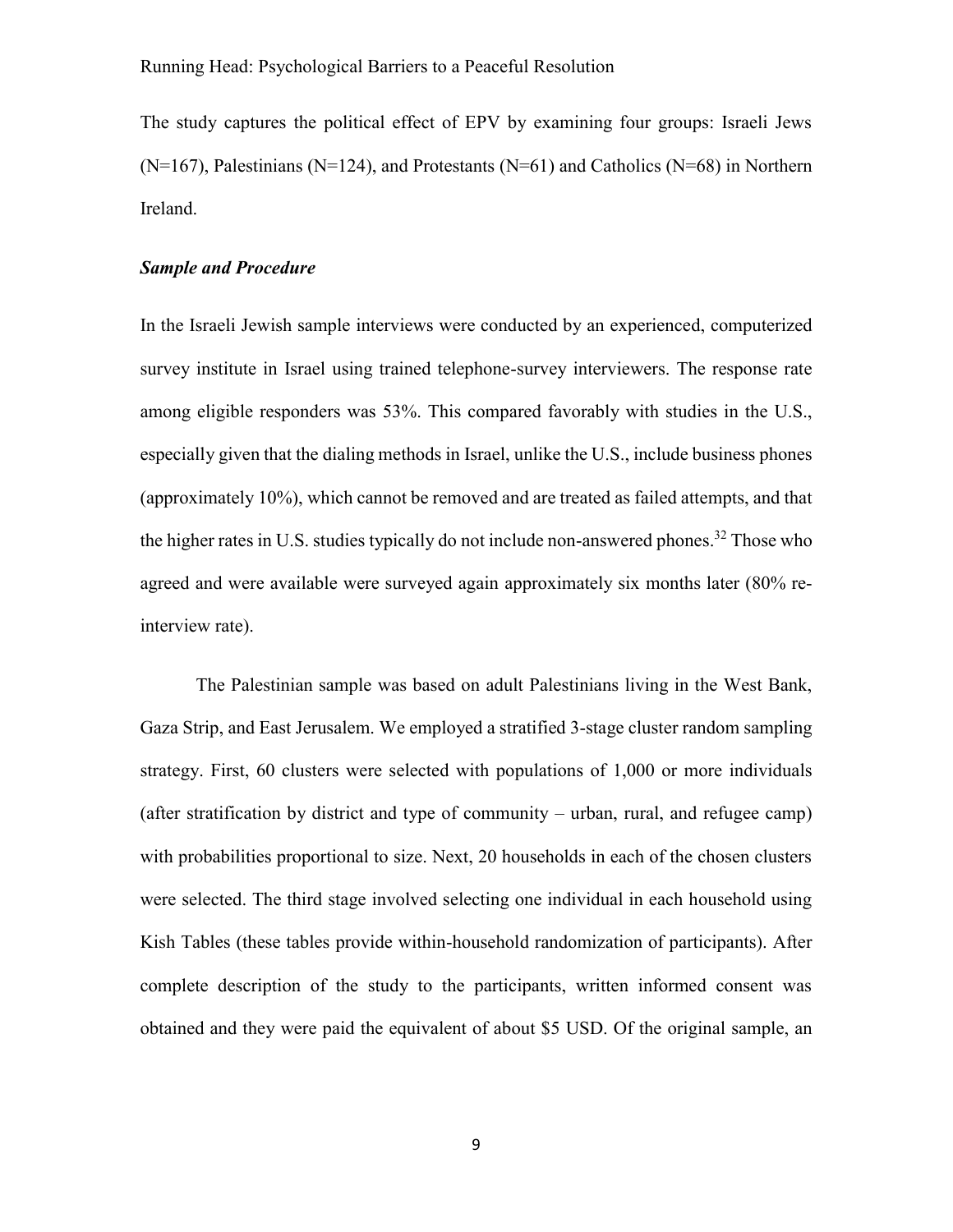attempt was made to reach the 999 people who agreed to be contacted at 6-month followup. This sample yielded a response rate of 89%.

In the NI sample, respondents in Wave 1 were recruited face to face in respondents' homes, using a paper-based questionnaire. A quota sampling mechanism was employed that considered the levels of violence experienced in the electoral ward, the religious composition of its residents, as well as levels of deprivation.<sup>33</sup> Additionally, although the study refers to the 'Northern Ireland' sample, and uses as its main point of contrast 'Catholics' and 'Protestants', it must be acknowledged that the process of labelling categories has had a contentious and complicated history during the conflict and subsequent peace. As Whyte<sup>34</sup> discusses, although principle distinctions in NI are often made on ethnoreligious background, the conflict is over national jurisdiction (with Unionists supporting NI within Britain and Nationalists arguing for the claim of the Republic of Ireland). Whilst the religious and political orientations of the population are roughly synonymous (Protestants/Unionist/British and Catholic/Nationalist/Irish) this can lead to a minority of Catholics and Protestants taking non-typical political positions.<sup>35</sup>

# **Measures**

A closed-ended questionnaire was designed to incorporate four measures: EPV, psychological distress, threat perceptions, and conciliatory attitudes. Due to the different contexts, we have used slightly different items, however all scales were previously validated and tested. To overcome possible weaknesses in the cross-conflict comparison caused by the different conflict settings we kept, for each variable, the original context and meaning so that the answers will reflect the original meaning of the respondents.

10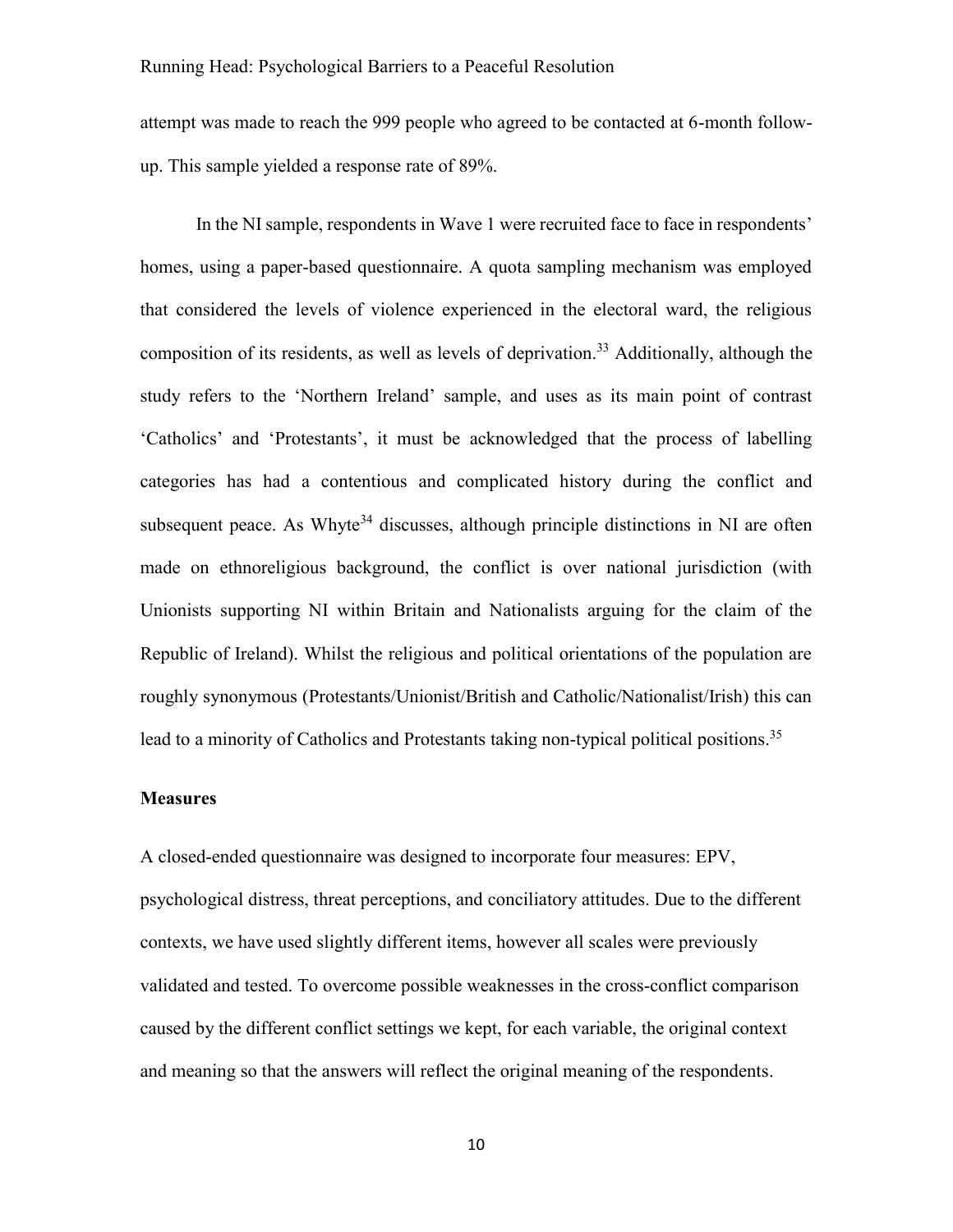**Individual-level exposure to violen***ce* **(EPV)** was assessed using three items previously utilized by Lyall and colleagues.<sup>36</sup> Respondents were asked whether they had experienced any of the following conflict-related events: (1) the death of a family member or friend; (2) witnessing an attack or being present at a site where there were injuries or fatalities; and/or (3) injury to oneself, a family member, or a friend. Responses were coded as 0 ("Not exposed to any of these events") or 1 ("Exposed to at least one event"). In the NI sample, the above three items were broken up into seven specific items to enhance the likelihood of recollection. As the final measures here too were dichotomous variables, the measures pertain to the exact same construct. The respondents were asked whether they had experienced any of the following conflict-related events: (1) caught in a bomb explosion; (2) caught in a shooting; (3) caught in a riot; (4) a witness of violent acts against others; (5) injured as a result of any incident; (6) affected by serious handicap/injury; (7) bereaved as a result of The Troubles.<sup>37</sup> Responses were coded 0 if all seven items were answered "No" (i.e. "Not exposed to any of these events"), or 1 if any of the items received a "Yes" (i.e. "Exposed to at least one event"). As one kind of EPV does not necessarily preclude another, internal reliability was not calculated.

*Psychological distress* was assessed using a 17-item scale of posttraumatic stress symptoms. This format demonstrated 86% sensitivity and 78% specificity when compared to clinician interviews (PSS-I). <sup>38</sup> It has been used in non-Western, low income regions, <sup>39</sup> and within the Israeli (including both Palestinians and Jews; Hobfoll et al., 2006) and NI populations previously.<sup>40</sup> Respondents were asked to report on the frequency of symptoms over the preceding month either in the context of The Troubles in Northern Ireland or the violence in the Israeli-Palestinian context, respondents were asked about symptoms such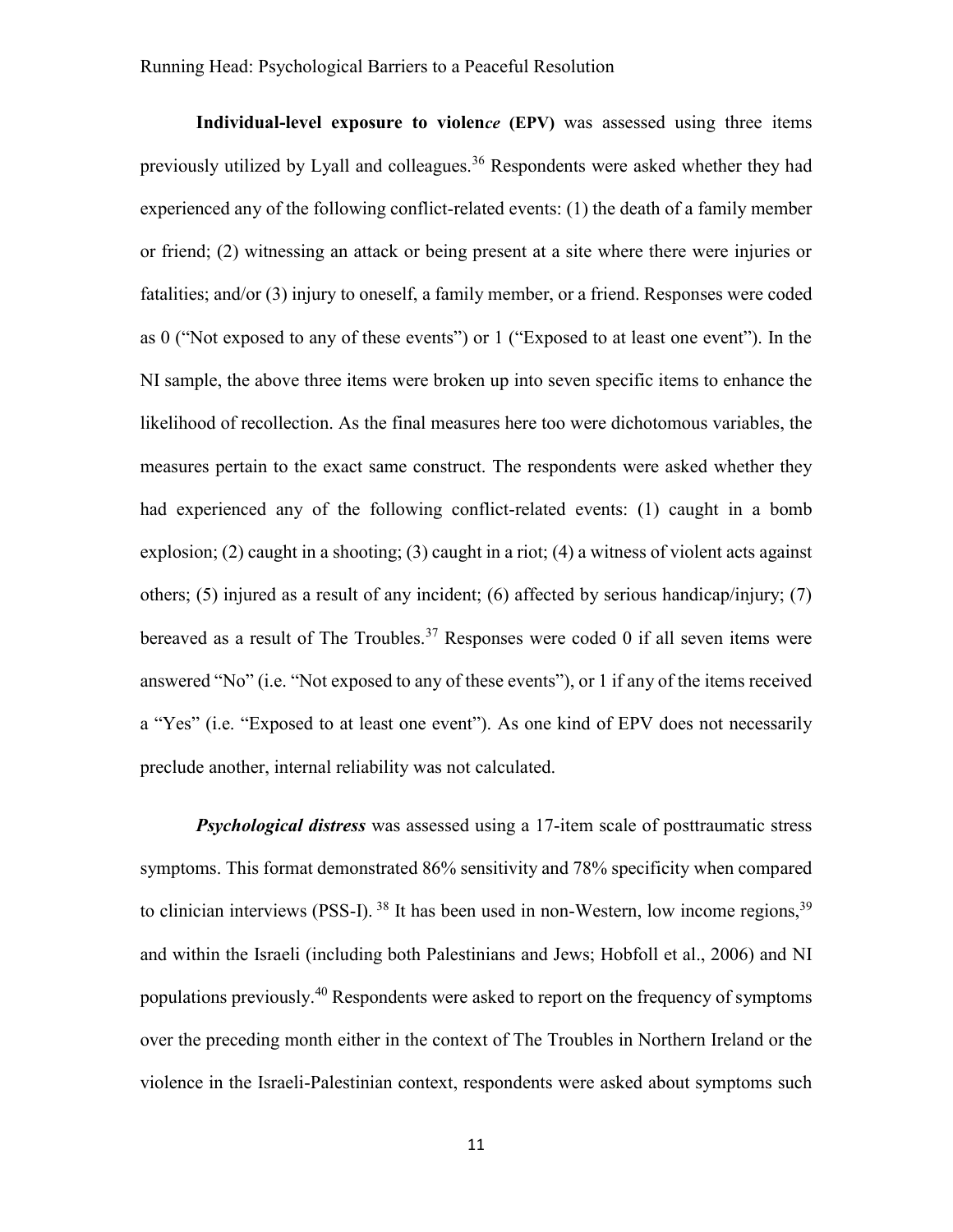as experiencing repeated dreams or nightmares. Scores were calculated as the average of all 17 responses. As the response scales for the various samples differed, the answers of each respondent were normalized to a score on a scale from 0 ("Not at all") to 1 ("Extremely frequent"). Cronbach's alpha for the scale in the current study was 0.87 for Israeli Jews, 0.84 for Palestinians, 0.96 for Catholics, and 0.96 for Protestants.

*Threat perceptions* were measured based on studies conducted in the United States,<sup>41</sup> Northern Ireland, and the IL-PA context,<sup>42</sup> using items related to the most pertinent current and future threats at the national level.<sup>43</sup> For Israeli Jews and Palestinians the study asked respondents how concerned they were about the possibility that they, or a family member, might be hurt in an attack on the state of Israel/the Palestinian Territories. For the NI samples (Protestants and Catholics) the study asked respondents to what degree do they agree with the statement: "In certain areas I would be afraid of being identified as a Catholic/Protestant". Further, the answers of each respondent were normalized to a single threat perceptions score from 0 ("Not at all concerned") to 1 ("Extremely concerned") due to scale differences (Israeli Jews and Palestinians were measured on a four-range scale, while the NI sample on a five)*.*

*Conciliatory attitudes<sup>44</sup>* the study referred to the specific context of the conflict for each sample. In IL-PA, the study measured attitudes toward compromise with the other side at the cost of a major concession. For Israeli Jews, this concession was accepting certain border arrangements. And for Palestinians, the concession was forgoing certain conditions such as sovereignty over parts of Jerusalem and return of refugees into Israel. In Northern Ireland, the study assessed the degree to which respondents supported the Stormont Assembly—a key institution arising from the 1998 Good Friday agreement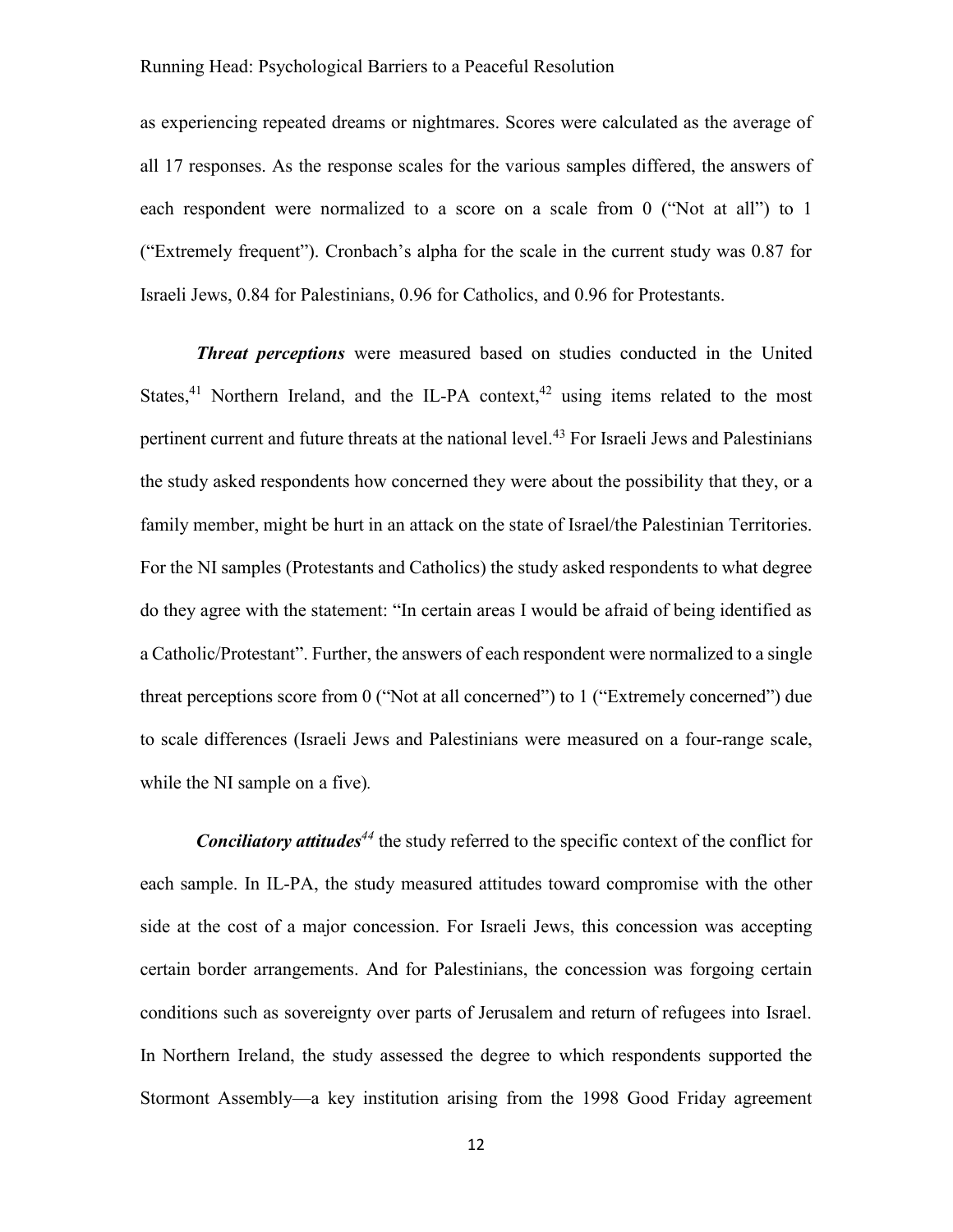whose suspension from 2002 through 2007 led to political uncertainty. Again, differing scale ranges necessitated a normalization of the scale. For all four samples, answers ranged from 0 ("Strongly oppose") to 1 ("Strongly support" the relevant conciliatory policy). Across both conflicts the items measuring conciliatory attitudes related to a transition phase in the conflict, one that could be expected to change (in IL-PA), or did in fact change (in Northern Ireland), a temporary and unstable status quo into a presumably more permanent resolution.

*Covariates/Control Variables*: The study accounted for a number of variables that have been shown to be related to conciliatory attitudes in order to see the extent to which conciliatory attitudes were impacted by political violence above and beyond these control variables. The study controlled for sex (coded  $1 =$  male,  $2 =$  female), age (years) and conciliatory attitudes at wave one.

## **Data Analysis**

The AMOS  $6^{45}$  statistical program was used to conduct a multi-group structural equation modeling (SEM) analysis. Multi-group analysis allows testing for equivalence across groups simultaneously in one model.<sup>46</sup> Multi-group analysis is based on the analysis of covariance (ANCOVA) structures<sup>47</sup> while testing the invariance across groups. Moreover, this SEM method shows mediation or direction of causality by comparing them to their possible alternatives (i.e., inverse causality or a direct relationship instead of mediation). To examine the invariance or variance of political outcomes among the four conflictexposed groups, the study calculated maximum likelihood estimates for all models. These were evaluated by: (1) fit measures, namely  $\chi^2$  and degrees of freedom, NFI, TLI, and CFI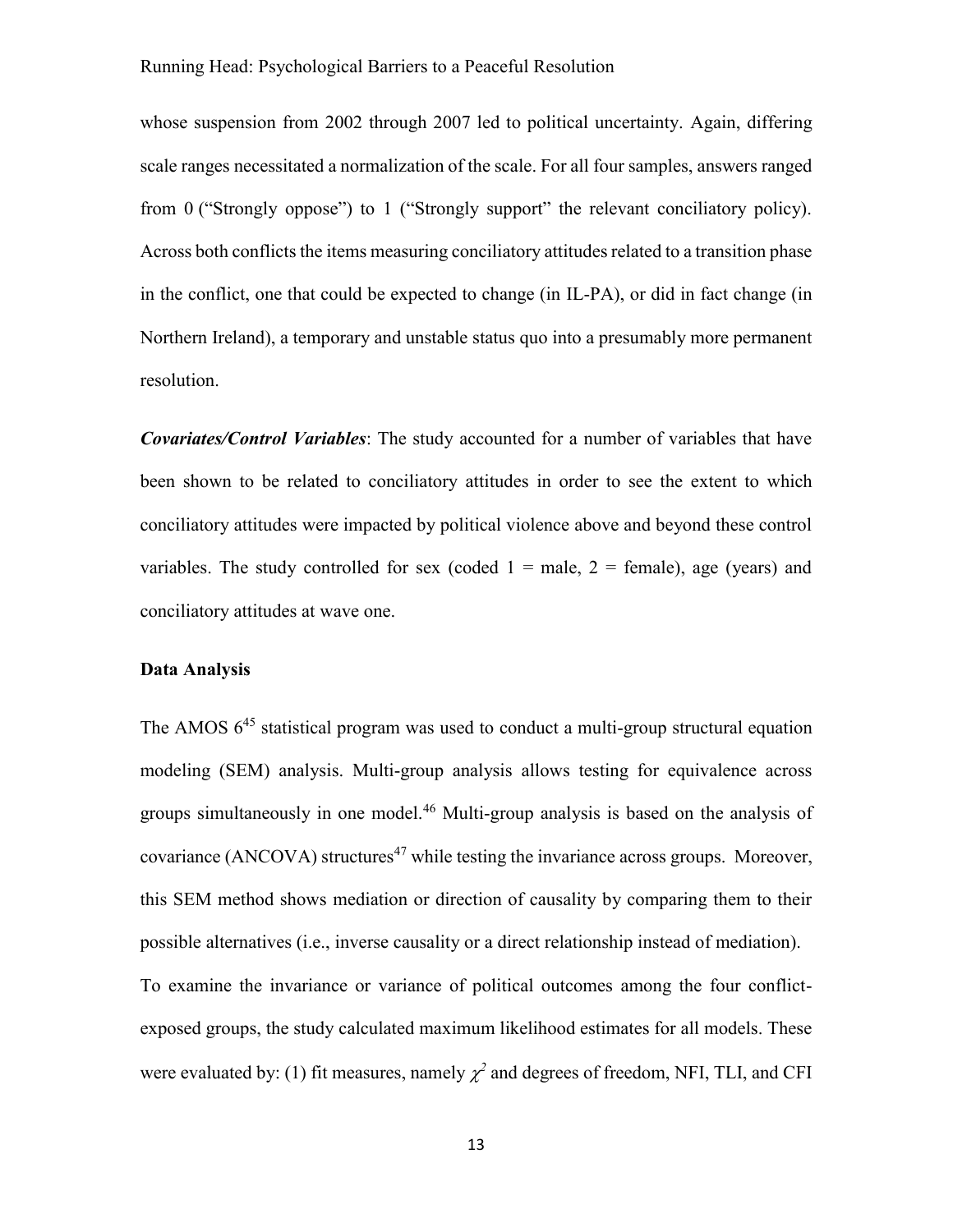in combination with RMSEA and  $ICA^{48}$ ; and (2) comparisons of nested models<sup>49</sup> based on  $\chi^2$  differences for constrained and unconstrained models. In all cases, political outcomes at time 2 were predicted whilst controlling for time 1 values on the same measure.

# **Results**

Levels of EPV were high in the samples, with 58 percent of the respondents experiencing at least one type of exposure assessed. Table 1 presents descriptive statistics of the main research variables across the four groups. As can be seen in Table 1, conciliatory attitudes are higher for Catholics and Protestants than for Israelis and Palestinians in waves 1 and 2 (.77, .73, .50, .26 and .80, .70, .48, .29 respectively). Interestingly, over time, conciliatory attitudes were higher for Israelis and Protestants, but not for Catholics and Palestinians.

Table 1 about here

# *Exposed vs. Not Exposed*

Table 2 presents means and standard deviations of the research variables by EPV. As expected, respondents who reported exposure to violence scored significantly higher on psychological distress and threat perceptions than those who had not been exposed. Exposed individuals were also less likely to exhibit conciliatory attitudes.

Table 2 about here

*Multi-Group Model*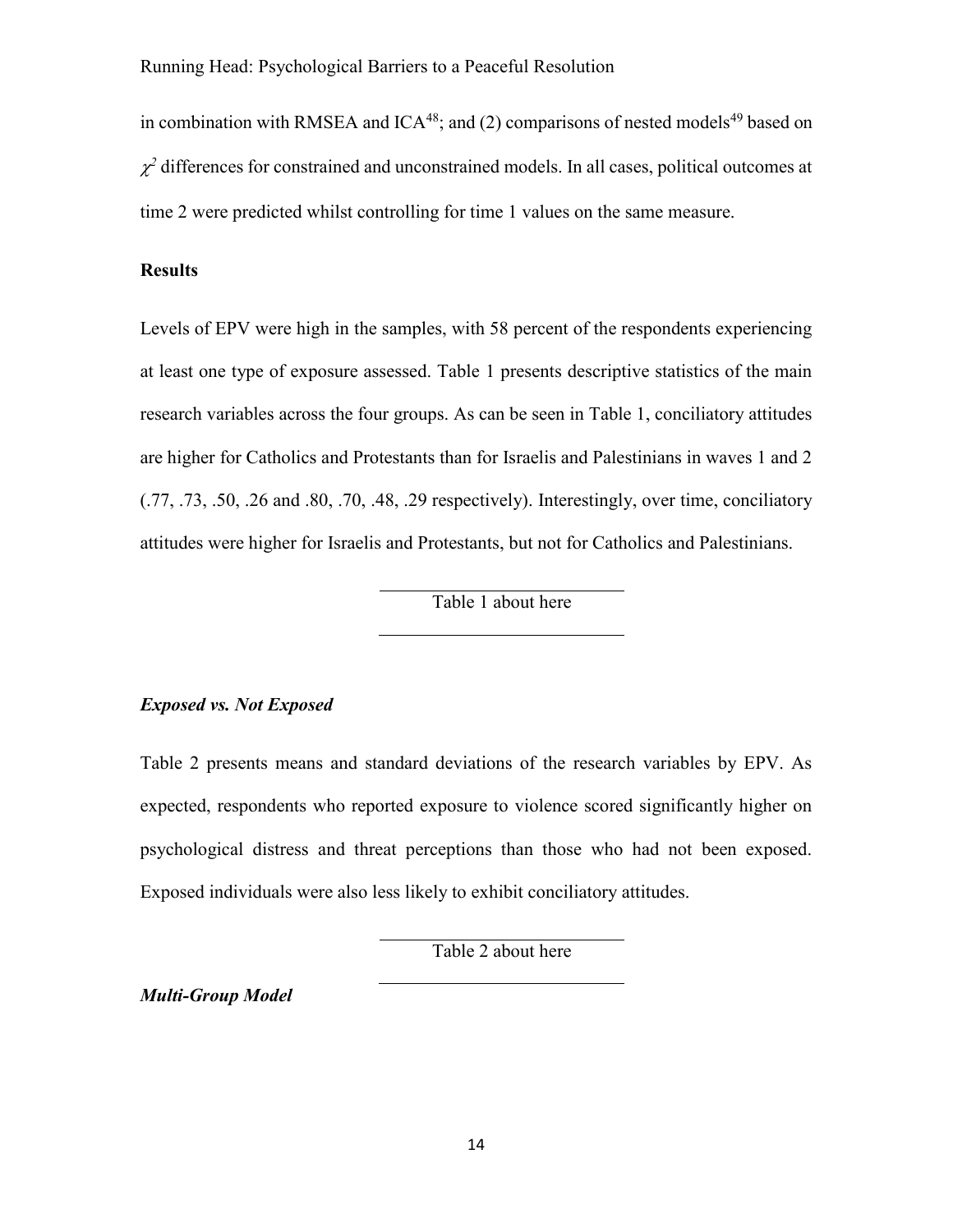The study examined the role played by psychological distress and threat perceptions as mediators between EPV and conciliatory attitudes across the four samples. A multi-group analysis was employed to examine the proposed model in the four groups. First, the study examined whether the constrained model (assuming invariance of regression paths across the four groups) fit the data better than a free model, which assumed that no single structure fit all four groups. Next, the study presented robust analysis and examined alternative paths between the research variables to validate and reinforce the results, and to reject alternative explanations.

# *Multi-Group Analysis*

First, the study examined a fully constrained model (all regression coefficients were constrained to be equal) in comparison with a fully free model (all regression coefficients varied across the four groups) to check for invariance in the model variables for all four groups. The results suggest the two models adequately describe the data (Fully free model:  $X^2$ =34.88, df=28, CFI= .966, TLI=.898, RMSEA= .024; regression weights constrained to be equal across groups:  $X^2=44.21$ , df=37, CFI= .964, TLI=.919, RMSEA= .022). However, the analysis found the difference between the regression-weight constrained model and the fully free one to be non-significant, suggesting that there is invariance between the two models, and the four groups are similar in their paths  $(\Delta x^2=9.33, \Delta df=9, p=.407)$ . This led to the assumption that similar processes are at work among the four groups (See Figure 2).

Figure 2 about here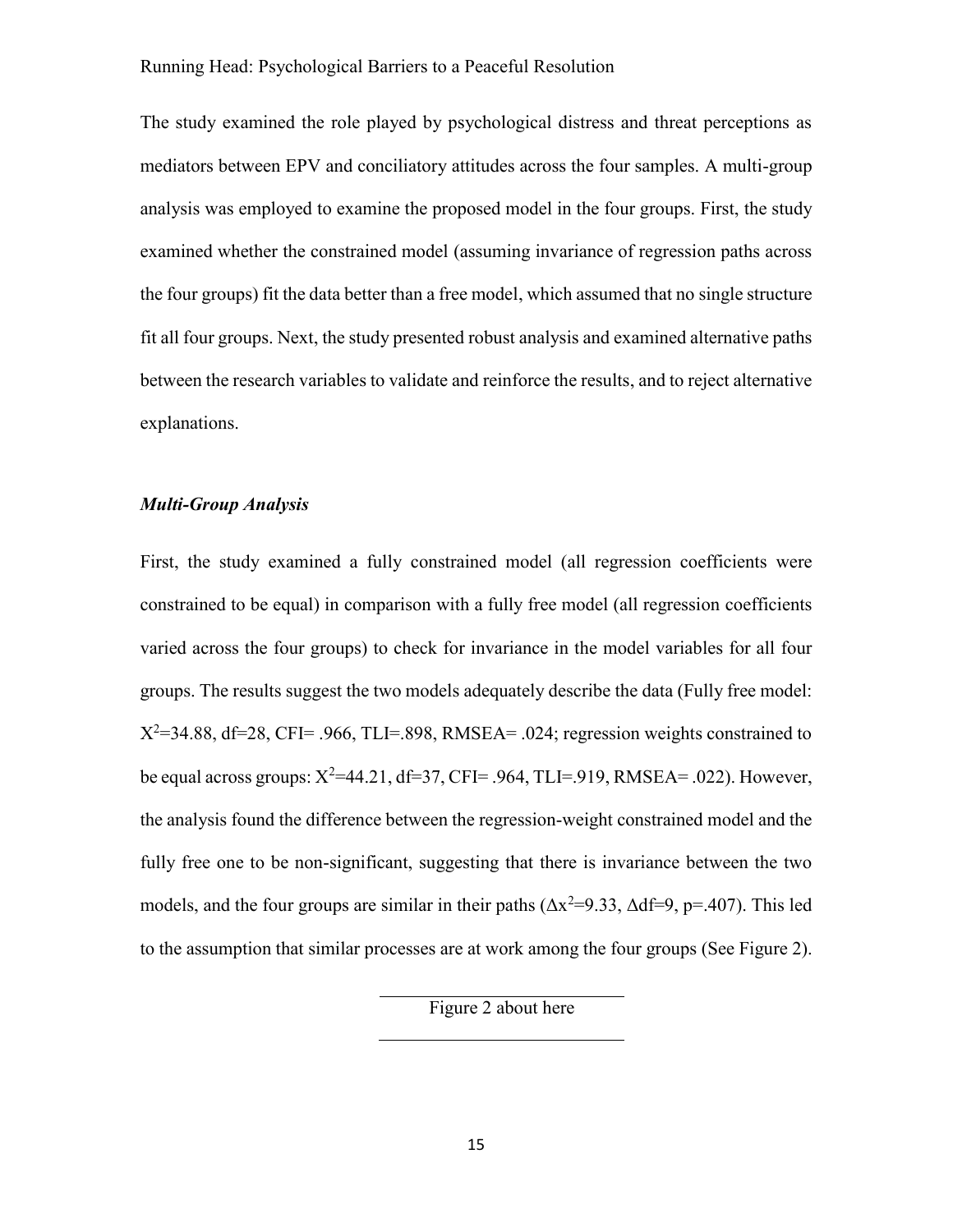Next, the study tested for mediation using bias-corrected percentile bootstrapping (1000 bootstrap samples). The results show that psychological distress mediated the relationship between EPV and threat perceptions  $(\beta=0.02 \text{ SE} = .006, \text{CI}=0.01 - 0.03, \text{p} = 0.00)$ , and that threat perceptions mediated the relationship between psychological distress and conciliatory attitudes ( $\beta$ =-.0042, SE=.018, CI=-.08 - -.017, p=0.00).

# *Robust Analysis*

To eliminate the effect of other possible factors on the explained paths, the study constrained each path separately across all four groups (allowing the others to be free). As the general variance of the model does not relate to each path, but rather to the total model, constraining each path it strengthens the claim that the four groups are equal in their paths. It was found that each path (EPV to psychological distress, psychological distress to threat perceptions and threat perceptions to conciliatory attitudes) is similar across the four groups, as there is no significant worsening of the model fit (Table 3).

Table 3 about here

Finally, the study examined whether alternative models provide a better fit for the data. To do so, an alternative model was considered where EPV leads to threat perceptions leading to psychological distress, which then affects conciliatory attitudes (Model 2). The regression coefficients are presented in Figure 3. As can be seen, the model fits the data poorly, and psychological distress does not affect conciliatory attitudes (Table 4).

Figure 3 about here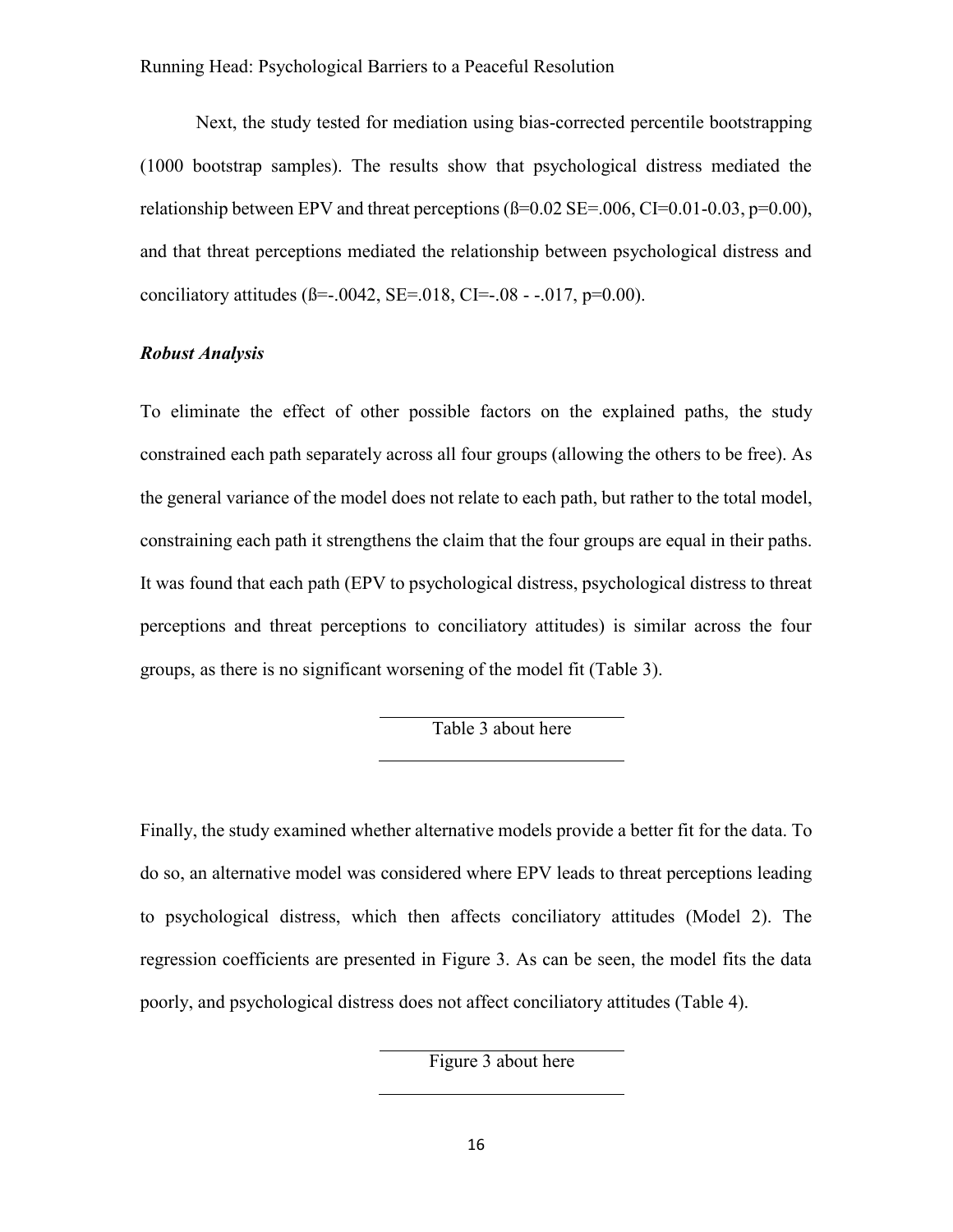Table 4 about here

The analyses largely supported the hypotheses, and described the significant effect of EPV on psychological distress and threat perceptions at time 1. This led to decreased conciliatory attitudes at time 2 in all four populations studied. The alternative model examining different paths of influence between EPV and conciliatory attitudes showed a poor fit for the data, reinforcing the suggested model.

It should be noted that the analyses cannot rule out potential confounding effects from two factors which differ between the two case studies: (a) the time elapsed since exposure to violent incidents, and (b) the degree of symmetry in power relations between the two sides. With respect to the first, at least a decade passed between the end of most conflict-related violence in NI and the data collection, while in IL-PA the violence remains ongoing. It is not unreasonable to imagine that the passage of time could have tempered the association between EPV and psychological distress in Northern Ireland. However, no significant differences were found among the four groups regarding our hypothesized theoretical model, implying that exposure to conflict-related violence continues to affect political attitudes during the long process of peace-building even after a political agreement is achieved.

The asymmetrical nature of the IL-PA conflict can explain the higher levels of EPV in the Palestinian sample (see Table 1). The findings also support earlier work indicating similar levels of threat perceptions between Israeli Jews and Palestinians. With respect to symmetry in power relations, one might presume that their status as the stronger party<sup>50</sup> would give Israeli Jews a greater sense of control, leading to lower perceptions of threat.

17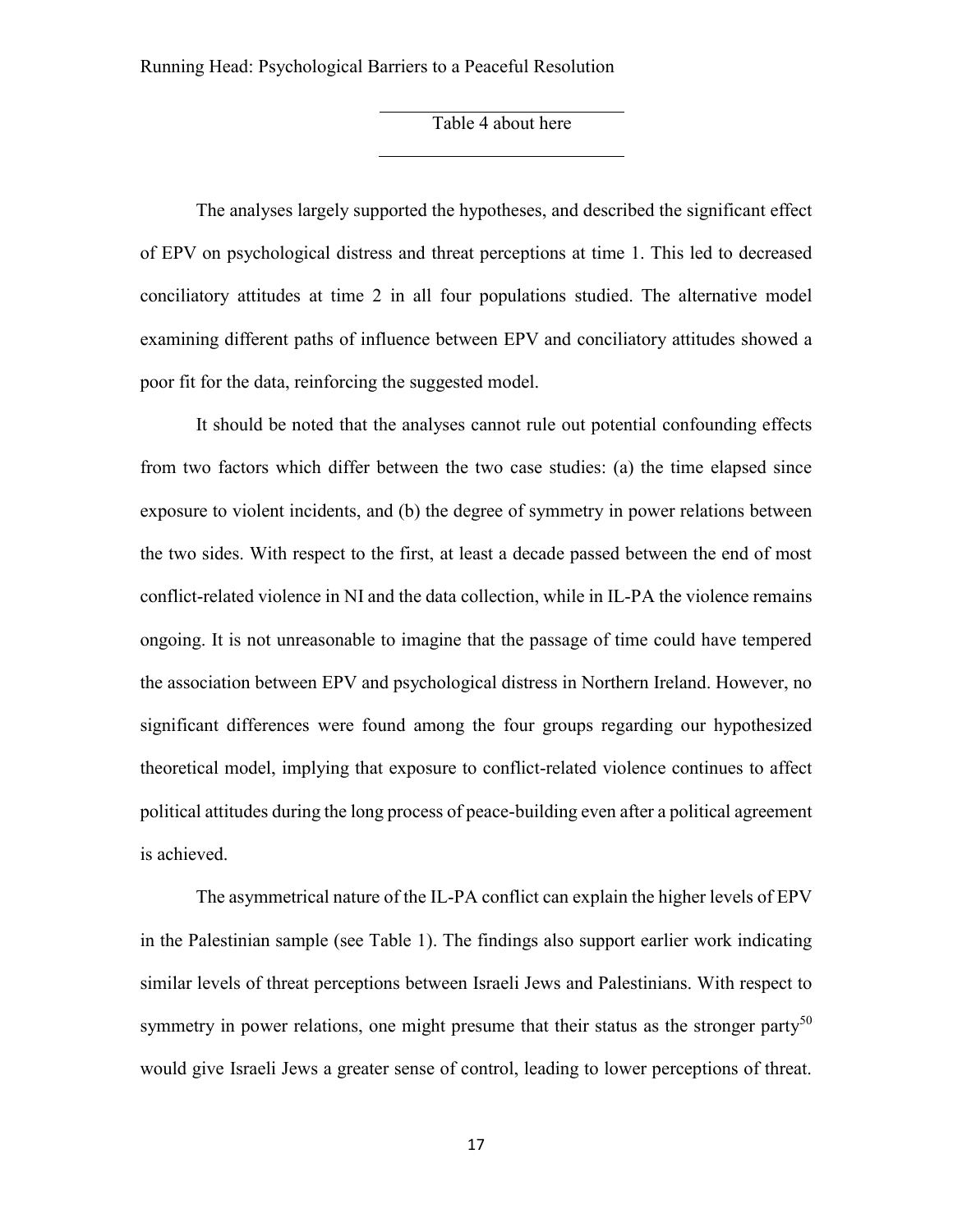In Northern Ireland, threat amongst the Protestant majority group might be presumed to be higher than the minority group. However, previous research has shown that despite the asymmetrical power relations Israeli Jews exhibit high threat perceptions, especially during times of intense violence<sup>51</sup>, as did Protestants in Northern Ireland.<sup>52</sup> This perceived threat can be linked to potential loss of symbolic status and resources that majority groups experience during conflict. Importantly, this perception reflects the fact that the threat, as measured here, is a collective threat to the majority group - in this case the Protestants and Jews. In this regard, perceived collective threat is very much a link between individual psychological distress because of political violence at the micro level, and wider macrolevel social and political attitudes.

# **Discussion and Conclusion**

The political science literature aimed at understanding the psycho-political impact of exposure to violence on citizens in conflict zones is limited and ambiguous in its findings. This paper emphasizes the centrality of personal exposure to political violence – an aspect of human experience often ignored in political scholarship – and reaffirms the need for psycho-political approaches to the study of how political violence affects the politics of peace. The study argues that, in any given context, individuals differ in their experiences of conflict, their levels of psychological distress and threat perceptions, and, consequently, their political attitudes. In short, the study displays that greater conflict exposure amplifies psychological distress, which in turn increases threat perceptions and thereby makes individuals less likely to adopt conciliatory attitudes.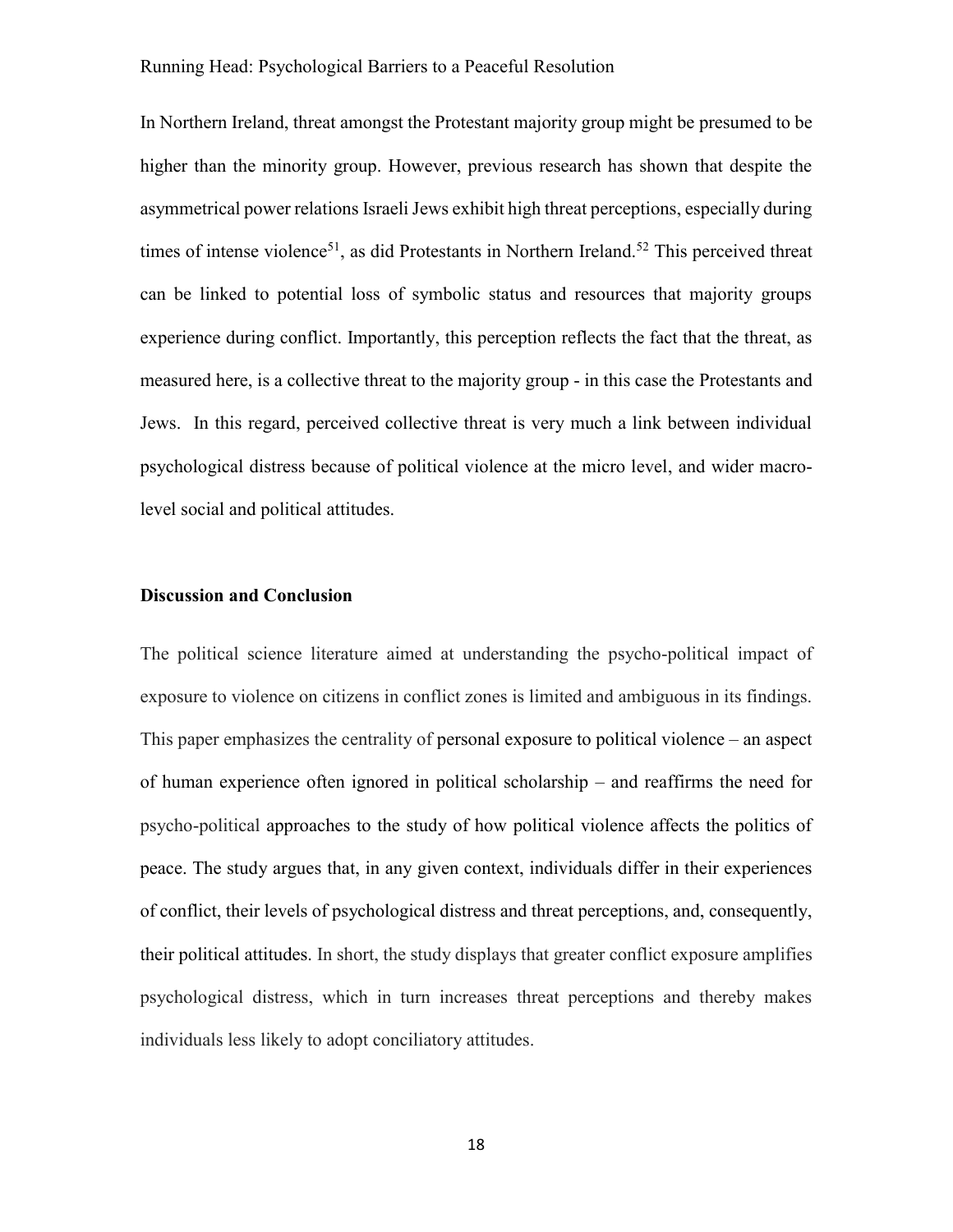Drawing on data from four samples representing two case studies, the study examines psychological distress and threat perceptions following citizens' exposure to violence in IL-PA and NI. Across both contexts, and among individuals on both sides of each conflict, the cross-lagged model shows that EPV increases psychological distress and threat perceptions, and that threat perceptions reduced willingness to support peacebuilding. To put it succinctly, "violence begets violence." This is contrary to the view often promulgated by both state and non-state actors that violence is a necessary condition for political solutions. <sup>53</sup> The current data provide powerful evidence that in situations of prolonged political conflict, EPV will reduce conciliatory attitudes and therefore the possibility of building peace. These findings contribute to the emerging literature on barriers to peace<sup>54</sup>, which highlights how conflict-related violence continues to affect political attitudes during the long process of peace-building, even after a political agreement is achieved and the violence has stopped.

These findings accentuate the key role played by collective threat perceptions, and reaffirm the importance of *individual* exposure to violent events in forming subsequent political attitudes. One potential explanation for this strong connection between exposure and political views is the "shattered assumptions" approach.<sup>55</sup> According to this theory, traumatic events challenge many of the basic assumptions individuals hold about the world or themselves. These challenges trigger enhanced perceptions of the world as threatening, and a correspondingly strong desire to reduce this threat (and the fear it induces) through increased militancy towards the perceived source of threat—the conflict out-group.

The findings also contribute to the growing literature on barriers to conflict resolution. Recent work by Bar-Tal, Halperin and their colleagues<sup>56</sup> elaborates on both the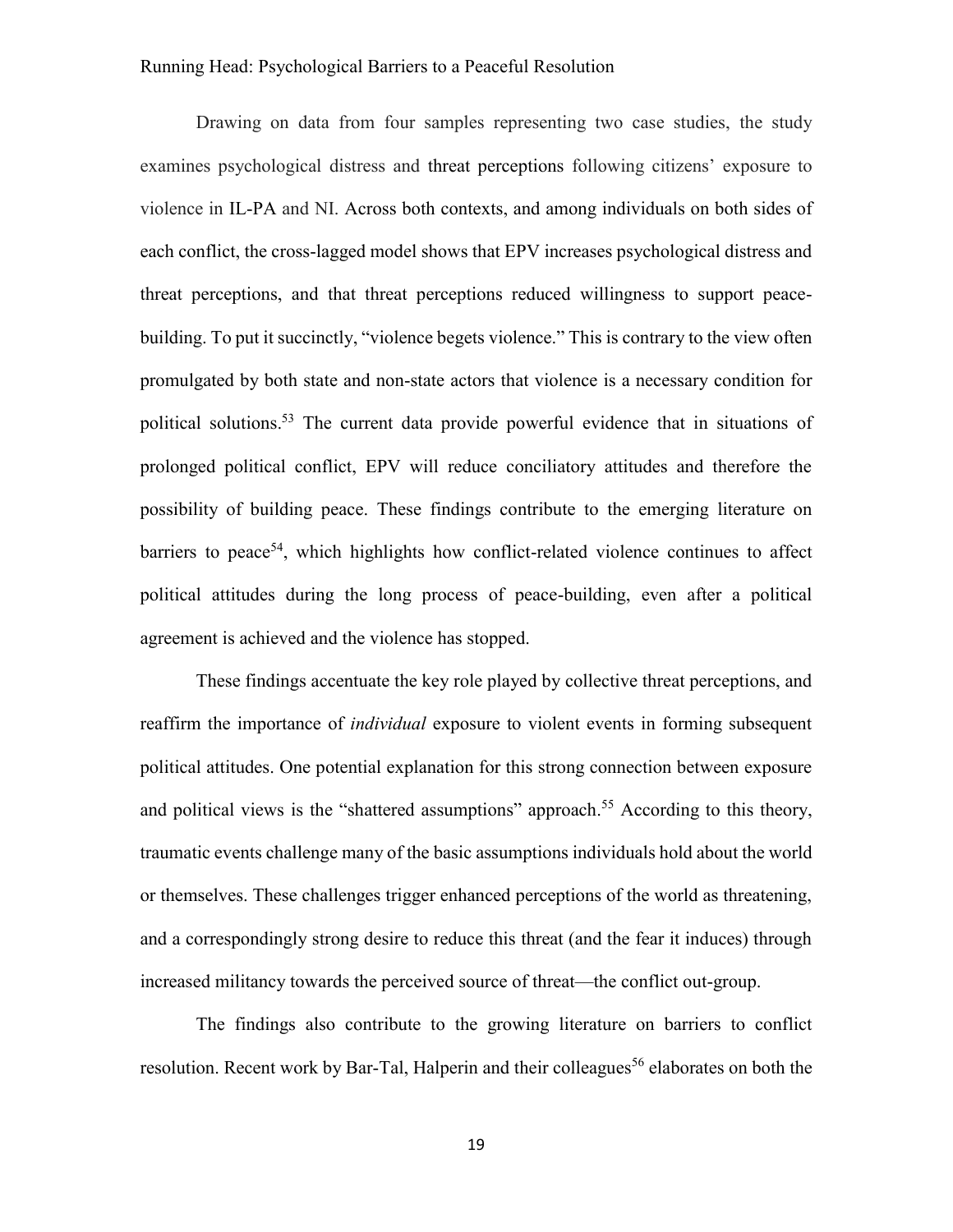mechanism and the effects of socio-psychological barriers (i.e., ideological conflictsupporting beliefs and inter-group emotions on conflict-related attitudes). While that emerging line of research focuses mainly on cognitive and emotional phenomena, this study's findings point to the powerful role of *conflict-related experiences* (specifically EPV) as a potential barrier to peace-building. Indeed, the fact that EPV continued to be a source of psychological distress and threat perceptions among the sample in NI ten years after a political agreement, exemplifies how the effects of conflict may continue to interfere with progress towards peace despite official settlements. Furthermore, this reaffirms that minimizing threat perceptions between groups is central to the development of stable peace and reconciliation.

On the practical level, this study's findings highlight the importance of efforts to help victims of conflict cope with pervasive traumatic experiences despite significant separation in time from occurrence. This study points to the importance of the experiences of those most affected by political violence for the development of peace in intractable conflict. This study's findings suggest that those who are most exposed to political violence are also those who are likely to feel most threatened by the out-group, and therefore the least likely to engage in compromise or reconciliation. Moreover, a further consequence of this is that these groups can also feel both socially and politically isolated from those seeking resolution of the conflict. Thus, while removing the real threat of violence is crucial to progress, it is not sufficient. Peace-making also requires ensuring the social and political inclusion of those who have been most affected by the violence through acknowledgment and legitimization of their losses.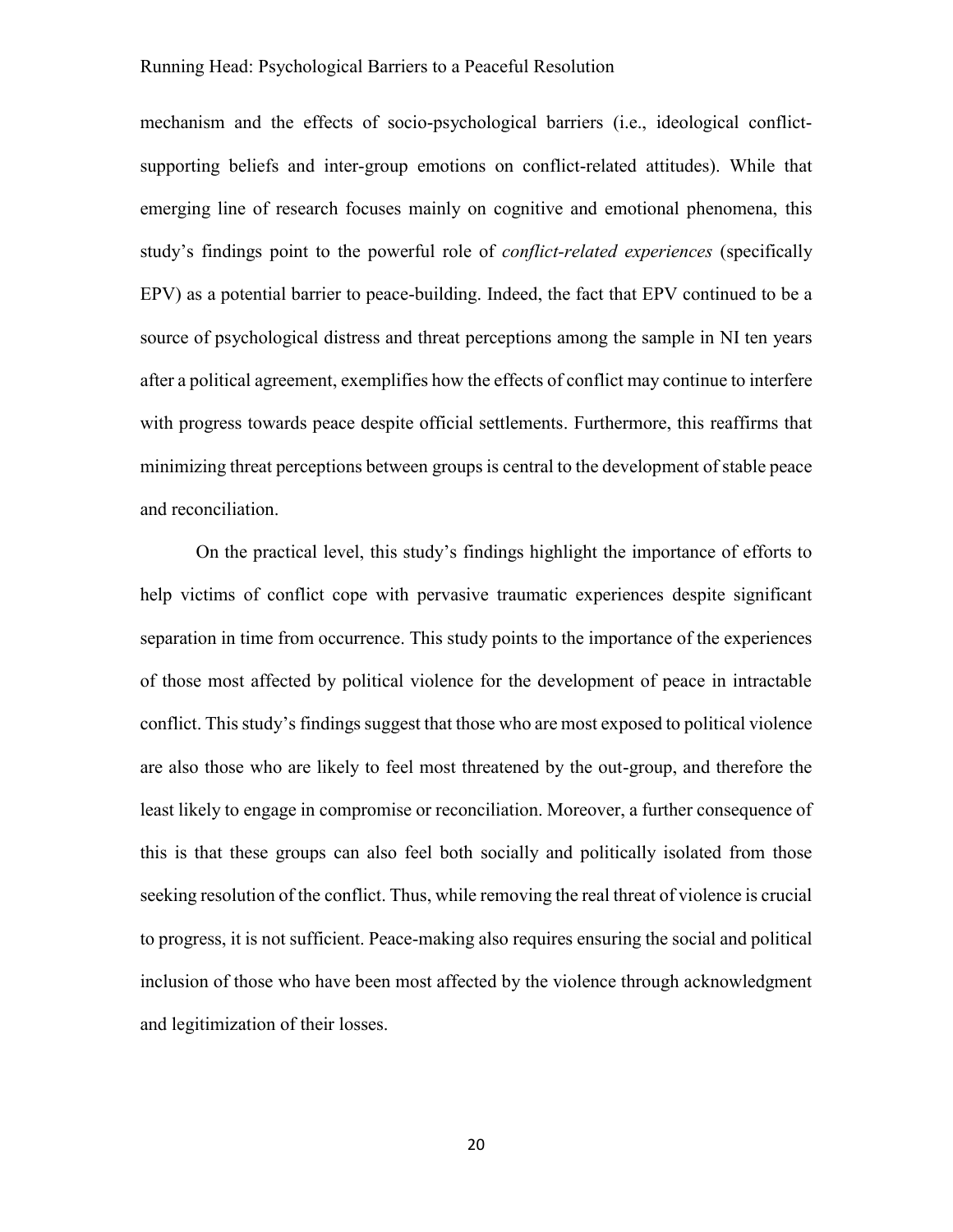Indeed, recent history in both NI and IL-PA  $57$  shows that agreements between policymakers are insufficient for reconciliation and stable peace. Rather, such agreements must be accompanied by people-to-people dynamics that both reflect and engender social and psychological change.<sup>58</sup> Put differently, peace depends on a social infrastructure capable of sustaining formal political agreements, which must itself be based on recognition of EPV's psychological and political toll.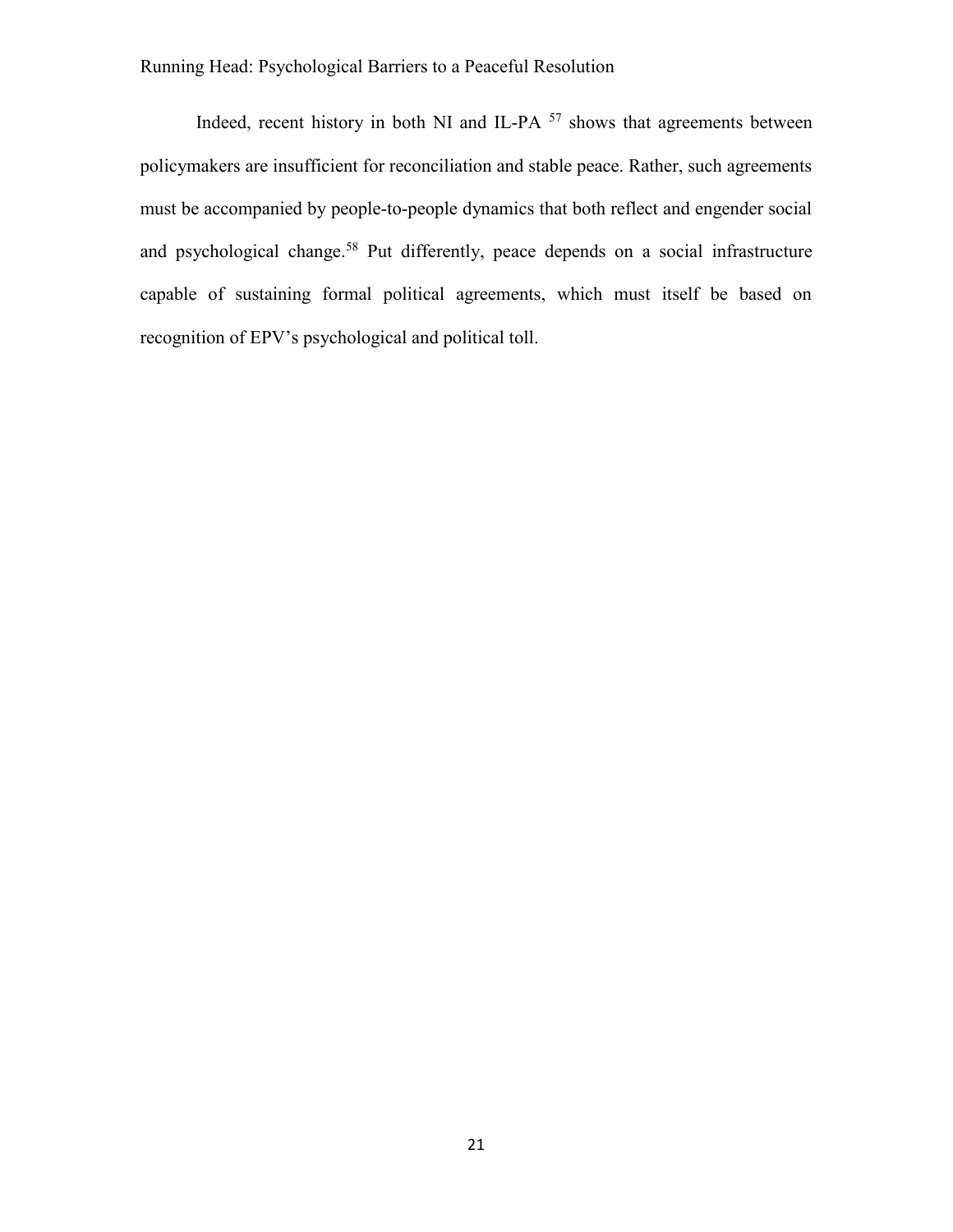# **Tables**

**Table 1.** Descriptive statistics of research variables, and comparison between Israeli Jews,

|  | Palestinians, and Northern Ireland Catholics and Protestants |  |  |  |
|--|--------------------------------------------------------------|--|--|--|
|--|--------------------------------------------------------------|--|--|--|

|                        | Israeli Jews |           | Palestinians          |           |        | Catholics<br>Protestants |        |           | ftest  |                  |
|------------------------|--------------|-----------|-----------------------|-----------|--------|--------------------------|--------|-----------|--------|------------------|
|                        | $(N=167)$    |           | $(N=124)$<br>$(N=61)$ |           |        | $(N=68)$                 |        |           |        |                  |
| Variable               | М            | <b>SD</b> | М                     | <b>SD</b> | М      | <b>SD</b>                | М      | <b>SD</b> |        | $\boldsymbol{P}$ |
| Exposure to violence   | .47          | .50       | .65                   | .48       | .59    | .49                      | .69    | .46       | 4.82   | < .001           |
| (W1)                   |              |           |                       |           |        |                          |        |           |        |                  |
| Psychological distress | .08          | .10       | .32                   | .12       | .06    | .13                      | .09    | .16       | 107.84 | < .001           |
| (W1)                   |              |           |                       |           |        |                          |        |           |        |                  |
| Threat perceptions     | .74          | .25       | .74                   | .25       | .69    | .22                      | .71    | .24       | .707   | < .001           |
| (W1)                   |              |           |                       |           |        |                          |        |           |        |                  |
| Conciliatory attitudes | .50          | .30       | .26                   | .12       | .73    | .19                      | .77    | .15       | 100.06 | < .001           |
| (W2)                   |              |           |                       |           |        |                          |        |           |        |                  |
| Gender (%)             | 45.5%        |           | 53%                   |           | 50%    |                          | 57%    |           |        |                  |
|                        | (male)       |           | (male)                |           | (male) |                          | (male) |           |        |                  |
| Age (years)            | 46.6         | 16.64     | 35.8                  | 12.7      | 49.8   | 15.44                    | 46.8   | 15.17     |        |                  |
|                        |              |           |                       | 1         |        |                          |        |           |        |                  |
| Conciliatory attitudes | .48          | .29       | .29                   | .18       | .70    | .17                      | .80    | .13       |        |                  |
| (w1)                   |              |           |                       |           |        |                          |        |           |        |                  |

**Table 2.** Comparison between exposed and non-exposed participants, entire sample

| Entire sample               | <b>Exposed to political</b><br>violence<br>$(N=243)$ |     | Not exposed to<br>political violence<br>$(N=177)$ |     |         |        |
|-----------------------------|------------------------------------------------------|-----|---------------------------------------------------|-----|---------|--------|
| Independent variables       | М                                                    | SD  | М                                                 | SD  |         | P      |
| Psychological distress (W1) | .18                                                  | .18 | .10                                               | .13 | 4.76    | < 00   |
| Threat perceptions (W1)     | .75                                                  | .25 | .70                                               | .23 | 2.16    | < 0.05 |
| Conciliatory attitudes (W2) | .49                                                  | .30 | .54                                               | .28 | $-1.68$ | < 0.10 |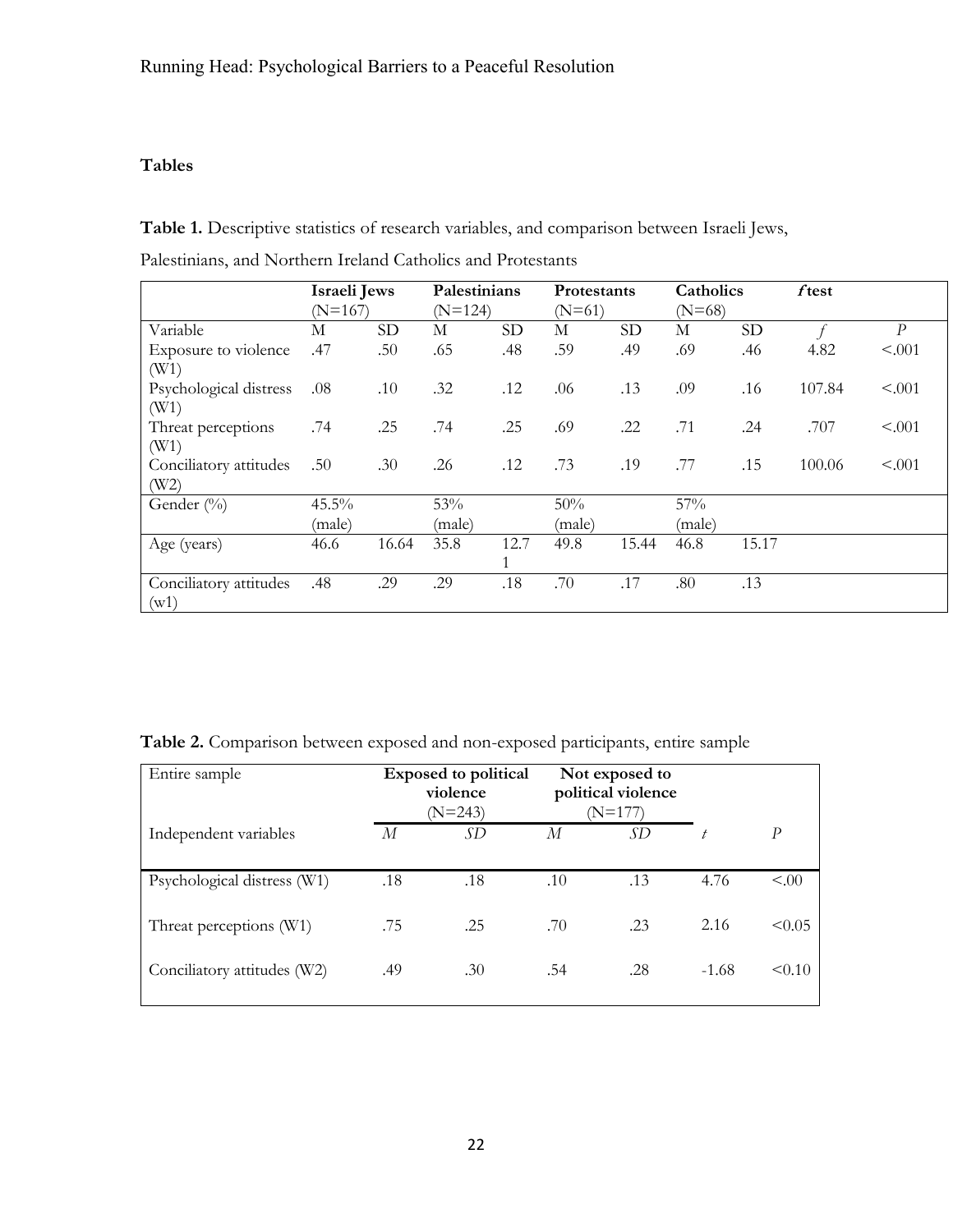| Path                                         | CEI | $\Lambda$ X <sup>2</sup> | Adf |      |
|----------------------------------------------|-----|--------------------------|-----|------|
| EPV to psychological distress                |     | 2.70                     |     | .440 |
| psychological distress to threat perceptions |     | 4.18                     |     | .243 |
| threat perceptions to conciliatory attitudes |     | 2.44                     |     | .485 |

Table 3. Goodness of fit indices and model comparison across paths (constrained separately)

EPV=Exposure to violence

# **Table 4.** Goodness of fit indices of alternative model

| Model                                                                                                                | $X^2$ | Df | <b>CFI</b> | <b>RMSE</b><br>А | $\Lambda$ X <sup>2</sup><br>(compare)<br>d with<br>fully free) | (compared)<br>with fully<br>free) |
|----------------------------------------------------------------------------------------------------------------------|-------|----|------------|------------------|----------------------------------------------------------------|-----------------------------------|
| $exposure \rightarrow threat$<br>$perceptions \rightarrow \text{psy distress} \rightarrow$<br>conciliatory attitudes | 57.76 | 37 | .897       | .0.037           | 12.861                                                         | .169                              |

EPV=Exposure to violence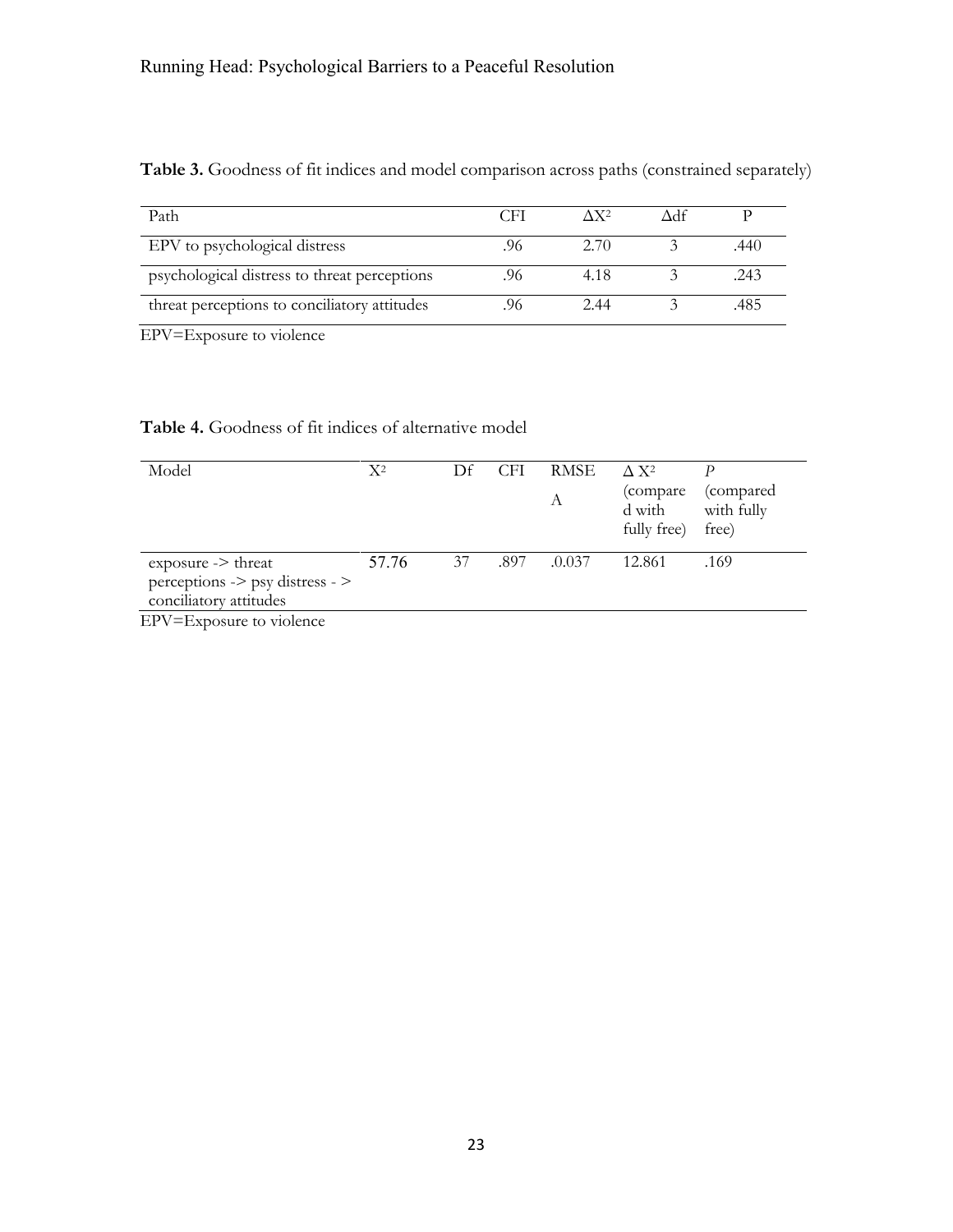**Figures** 



Figure 1. Hypothesized model explaining changes in attitudes towards peace as a result of exposure to ongoing conflict



Figure 2. Psychological distress leading to threat perceptions leading to more negative conciliatory attitudes (unstandardized coefficients)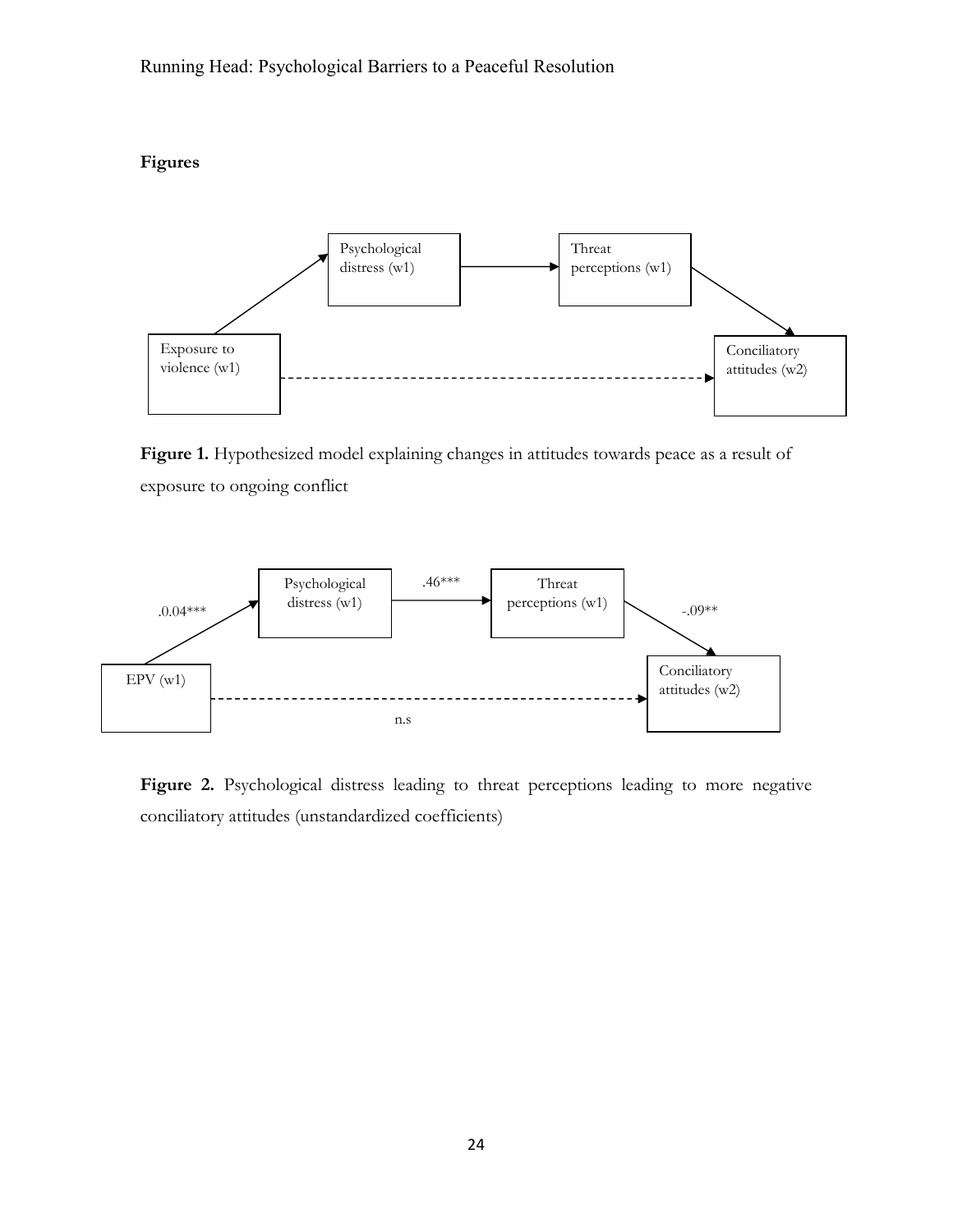

Figure 3. Regression path for all alternative models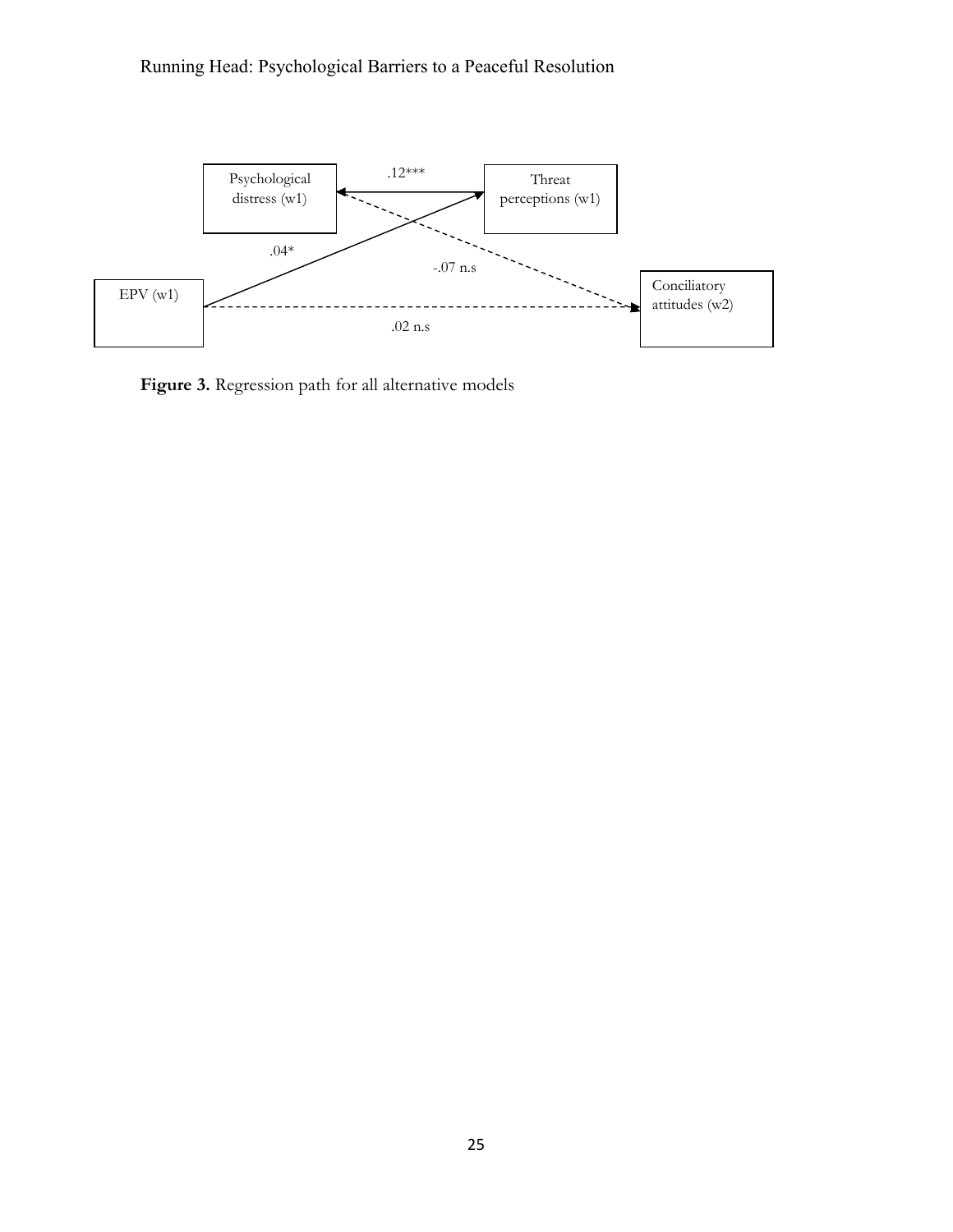**Notes**

 $\overline{\phantom{a}}$ 

<sup>1</sup> Claude Berrebi and Esteban F. Klor, "Are Voters Sensitive to Terrorism? Direct Evidence from the Israeli Electorate," *American Political Science Review* 102(3) (2008), pp. 279- 301; Eric D. Gould and Esteban F. Klor, "Does Terrorism Work?" *The Quarterly Journal of Economics* 125(4) (2010), pp. 1459-1510; David A. Jaeger and Daniele M. Paserman, "The Cycle of Violence? An Empirical Analysis of Fatalities in the Palestinian-Israeli Conflict," *The American Economic Review* 98(4) (2008), pp. 1591-1604; Jose G. Montalvo, "Voting after the Bombings: A Natural Experiment on the Effect of Terrorist Attacks on Democratic Elections," *Review of Economics and Statistics* 93(4) (2011), pp. 1146-1154; Maarten J. Voors, Eleonora E.M., Nillesen, Philip Verwimp, Erwin H. Bulte, Robert Lensink and Daan P. Van Soest, "Violent Conflict and Behavior: A Field Experiment in Burundi," *The American Economic Review* 102(2) (2012), pp. 941-964.

<sup>2</sup> Darren W Davis and Brian D. Silver, "Civil Liberties vs. Security: Public Opinion in the Context of the Terrorist Attacks on America," *American Journal of Political Science* 48(1) (2004), pp. 28-46; Ronald Inglehart, Mansoor Moaddel, and Mark Tessler, "Xenophobia and In-Group Solidarity in Iraq: A Natural Experiment on the Impact of Insecurity," *Perspectives on Politics* 4(3) (2006), pp. 495-505; Niklas Jakobsson and Svein Blom, "Did the 2011 Terror Attacks in Norway Change Citizens' Attitudes toward Immigrants?" *International Journal of Public Opinion Research* 26(4) (2014), pp. 475- 486; Jennifer L. Merolla and Elizabeth J. Zechmeister, *Democracy at Risk: How Terrorist Threats Affect the Public*. (Chicago: University of Chicago Press, 2009).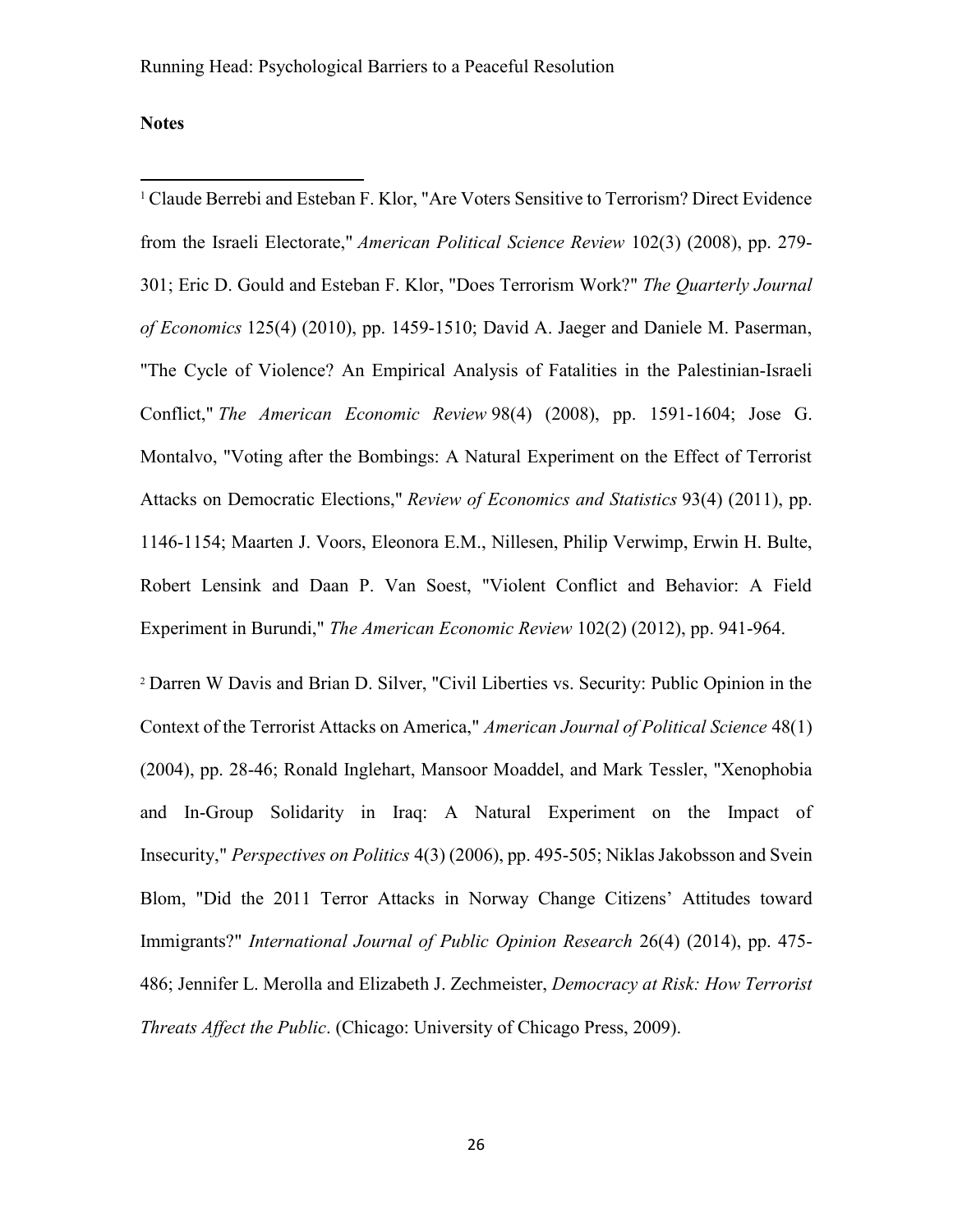<sup>3</sup> Jason Lyall, Graeme Blair, and Kosuke Imai, "Explaining Support for Combatants during Wartime: A Survey Experiment in Afghanistan," *American Political Science Review* 107(4) (2013), pp. 679-705.

<sup>4</sup> Daphna Canetti-Nisim, Eran Halperin, Keren Sharvit, and Stevan E. Hobfoll, "A New Stress-Based Model of Political Extremism Personal Exposure to Terrorism, Psychological Distress, and Exclusionist Political Attitudes," *Journal of Conflict Resolution* 53(3) (2009), pp. 363-389.

<sup>5</sup> Thomas Zeitzoff, "Anger, Exposure to Violence, and Intragroup Conflict: A "Lab in the Field" Experiment in Southern Israel," *Political Psychology* 35(3) (2014), pp. 309-335.

<sup>6</sup> George A. Bonanno and John T. Jost, "Conservative Shift among High-Exposure Survivors of the September 11th Terrorist Attacks," *Basic and Applied Social Psychology* 28(4) (2006), pp. 311-323.

<sup>7</sup> Katharina Schmid and Orla T. Muldoon, "Perceived Threat, Social Identification, and Psychological Well‐ Being: The Effects of Political Conflict Exposure," *Political Psychology* 36(1) (2015), pp. 75-92.

<sup>8</sup> Claude Berrebi and Esteban F. Klor, "Are Voters Sensitive to Terrorism? Direct Evidence from the Israeli Electorate," *American Political Science Review* 102(3) (2008), pp. 279- 301; Eric D. Gould and Esteban F. Klor, "Does Terrorism Work?" *The Quarterly Journal of Economics* 125(4) (2010), pp. 1459-1510; Jose G. Montalvo, "Voting after the Bombings: A Natural Experiment on the Effect of Terrorist Attacks on Democratic Elections," *Review of Economics and Statistics* 93(4) (2011), pp. 1146-1154; Maarten J. Voors, Eleonora E.M. Nillesen, Philip Verwimp, Erwin H. Bulte, Robert Lensink, and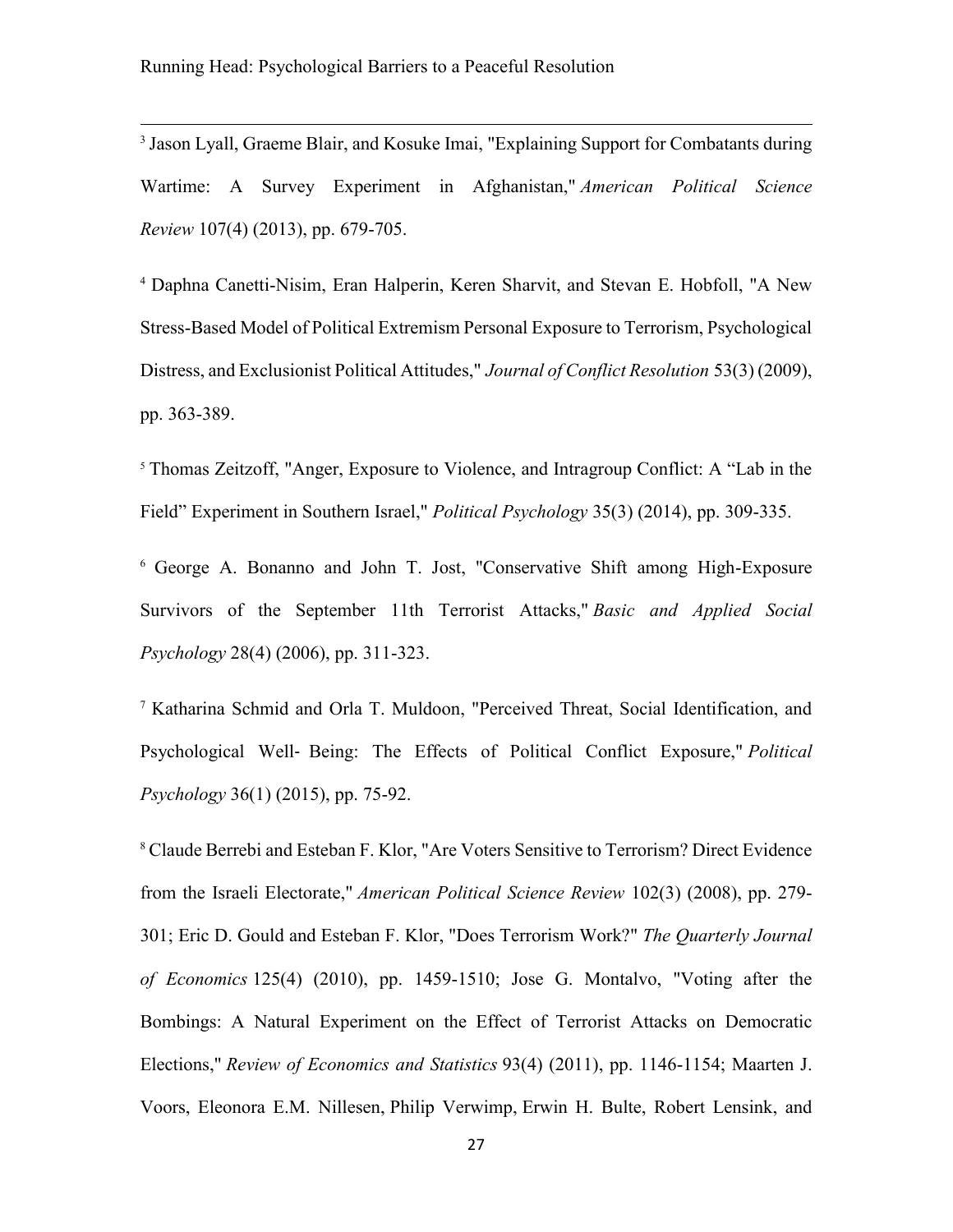Daan P. Van Soest, "Violent Conflict and Behavior: A Field Experiment in Burundi," *The American Economic Review* 102(2) (2012), pp. 941-964; Getmansky, Anna, and Thomas Zeitzoff. "Terrorism and voting: The effect of rocket threat on voting in Israeli elections." *American Political Science Review* 108(03) (2014), pp. 588-604.

<sup>9</sup> Orla T. Muldoon, "Understanding the Impact of Political Violence in Childhood: A Theoretical Review using a Social Identity Approach," *Clinical Psychology Review* 33(8) (2013), pp. 929-939.

<sup>10</sup> Smadar Cohen-Chen, Eran Halperin, Richard J. Crisp, and James J. Gross, "Hope in the Middle East: Malleability Beliefs, Hope, and the Willingness to Compromise for Peace," *Social Psychological and Personality Science* 5(1) (2014), pp. 67-75; Eran Halperin, "Group-Based Hatred in Intractable Conflict in Israel," *Journal of Conflict Resolution* 52(5) (2008), pp. 713-736; Jennifer S. Lerner, [Roxana M. Gonzalez,](http://journals.sagepub.com/author/Gonzalez%2C+Roxana+M) [Deborah](http://journals.sagepub.com/author/Small%2C+Deborah+A)  [A. Small,](http://journals.sagepub.com/author/Small%2C+Deborah+A) and [Baruch Fischhoff,](http://journals.sagepub.com/author/Fischhoff%2C+Baruch) "Effects of Fear and Anger on Perceived Risks of Terrorism a National Field Experiment," *Psychological science* 14(2) (2003), pp. 144-150.

<sup>11</sup> Daniel Bar-Tal, "From Intractable Conflict through Conflict Resolution To Reconciliation: Psychological Analysis," *Political Psychology* 21(2) (2012), pp. 351-365.

<sup>12</sup> Agustin Echebarria‐ Echabe and Emilia Fernández‐ Guede, "Effects of Terrorism on Attitudes and Ideological Orientation," *European Journal of Social Psychology* 36(2) (2006), pp. 259-265.

<sup>13</sup> Orla T. Muldoon, "Understanding the Impact of Political Violence in Childhood: A Theoretical Review using a Social Identity Approach," *Clinical Psychology Review* 33(8) (2013), pp. 929-939; Orla T. Muldoon, Katharina Sdhmid, and Ciara Downes, "Political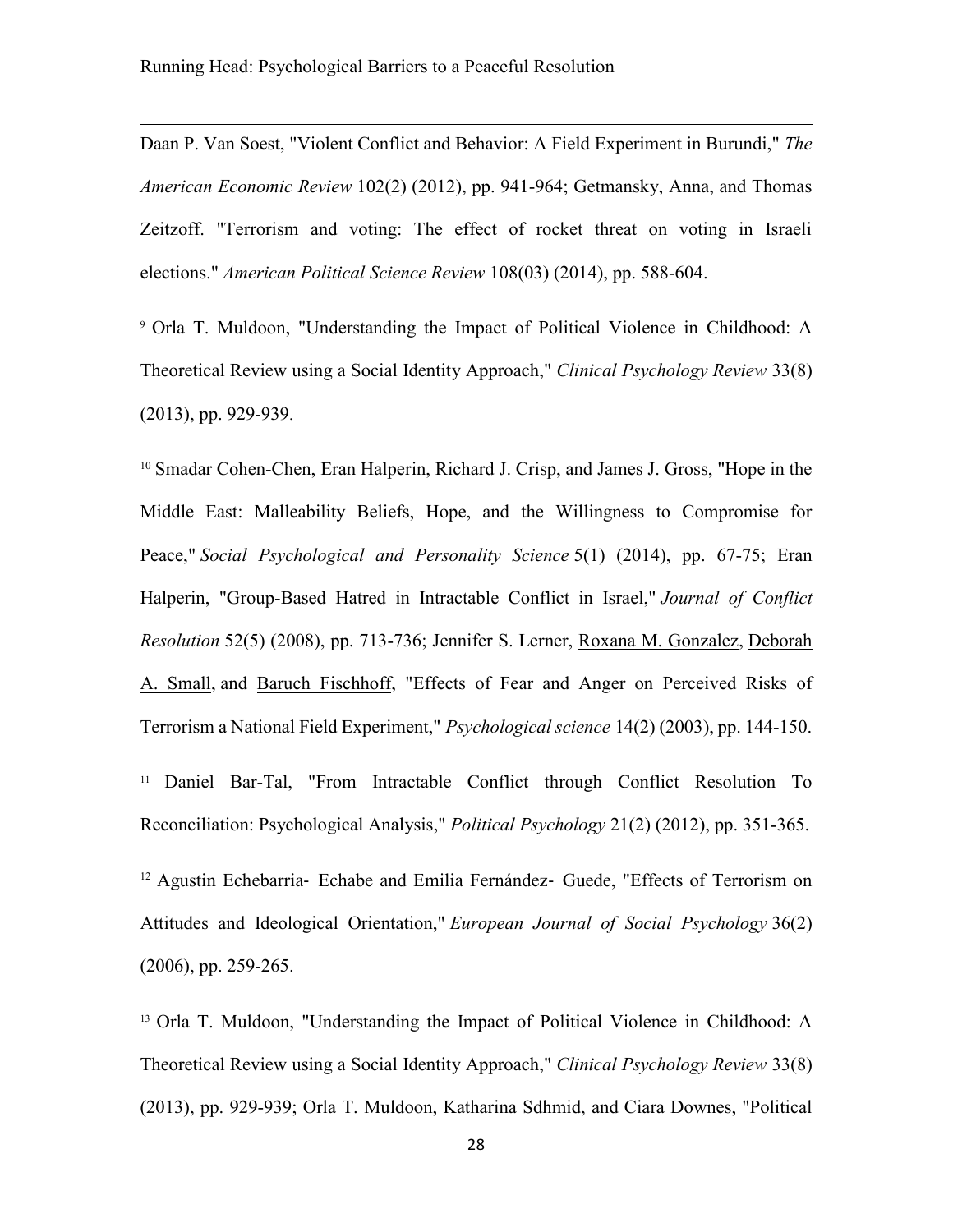Violence and Psychological Well-being: The Role of Social Identity," *Applied Psychology* 58(1) (2009), pp. 129-145; Orla T. Muldoon and Ciara Downes, "Social Identity and Prevalence of PTSD in Northern Ireland," *British Journal of Psychiatry* 191(2) (2007), pp. 146-149; Orla T. Muldoon and Robert Lowe, "Social identity, Groups and PTSD," *Political Psychology* 33(2) (2012), pp. 259-273.

<sup>14</sup> Jeff Greenberg, Tom Pyszczynski, and Sheldon Solomon, "The Causes and Consequences of a Need for Self-Esteem: A Terror Management Theory," In Roy F. Baumeister, ed., Public *Self and Private Self*, (New York: Springer New York, 1986), pp. 189-212.

<sup>15</sup> Sivan Hirsch-Hoefler, Daphna Canetti, Carmit Rapaport, and Stevan E. Hobfoll, "Conflict will Harden your Heart: Exposure to Violence, Psychological Distress, and Peace Barriers in Israel and Palestine," *British Journal of Political Science* 46(4) (2014), pp. 1- 15.

<sup>16</sup> Jason Lyall, Graeme Blair, and Kosuke Imai, "Explaining Support for Combatants during Wartime: A Survey Experiment in Afghanistan," *American Political Science Review* 107(4) (2013), pp. 679-705.

<sup>17</sup> Stevan E. Hobfoll, Daphna Canetti-Nisim, and Robert J. Johnson, "Exposure to Terrorism, Stress-Related Mental Health Symptoms, and Defensive Coping among Jews and Arabs in Israel," *Journal of Consulting and Clinical Psychology* 74(2) (2006), pp. 207- 218.

<sup>18</sup> Daphna Canetti-Nisim, Gal Ariely, and Eran Halperin, "Life, Pocketbook, or Culture: The Role of Perceived Security Threats in Promoting Exclusionist Political Attitudes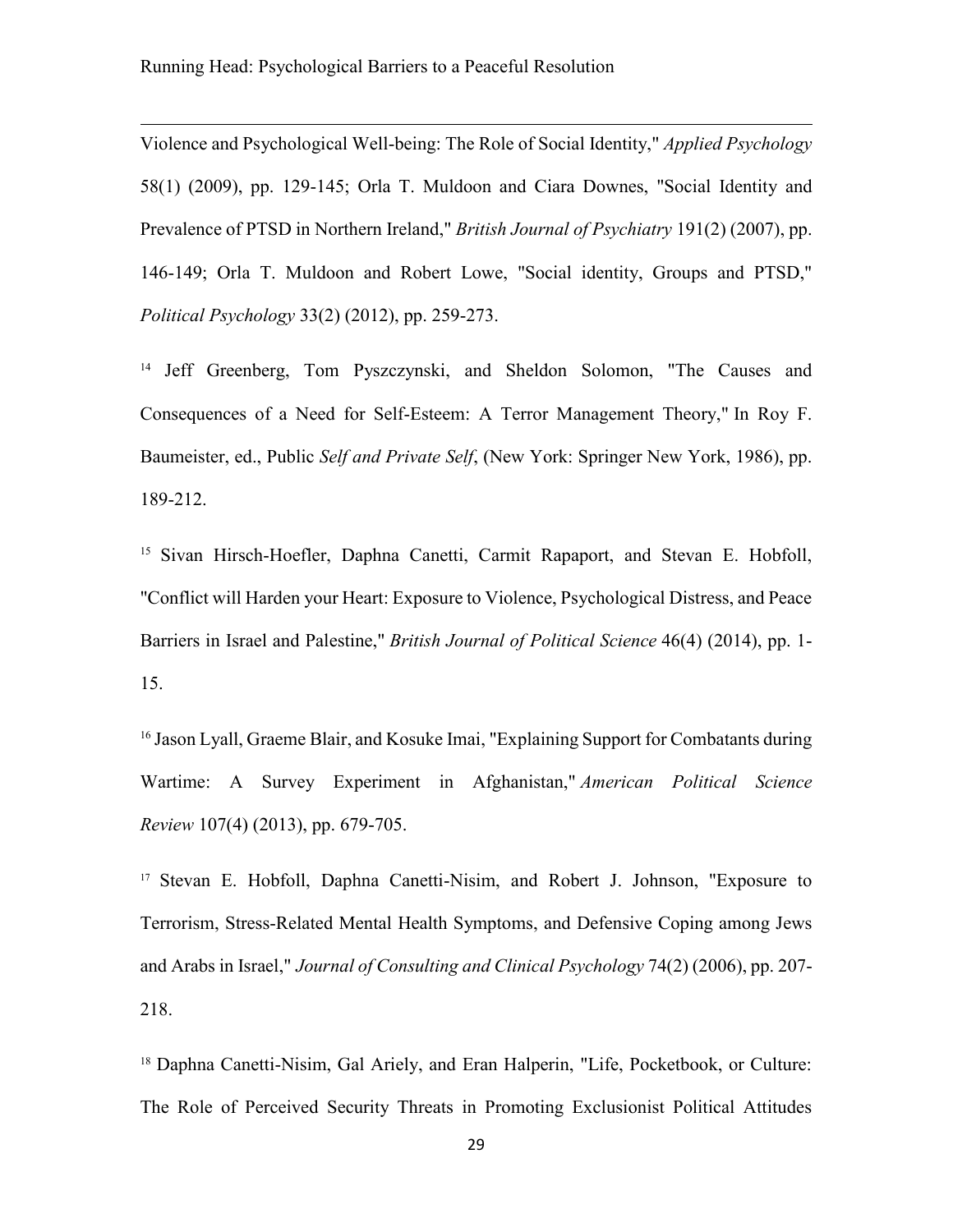toward Minorities in Israel," *Political Research Quarterly* 61(1) (2008), pp. 90-103; Leonie Huddy, Stanley Feldman, Theresa Capelos, and Colin Provost, "The Consequences of Terrorism: Disentangling the Effects of Personal and National Threat," *Political Psychology* 23(3) (2002), pp. 485-509; Blake M. Riek, Eric W. Mania, and Samuel L. Gaertner, "Intergroup Threat and Outgroup Attitudes: A Meta-Analytic Review," *Personality and Social Psychology Review* 10(4) (2006), pp. 336-353.

<sup>19</sup> Leonie Huddy and Stanley Feldman, "Americans respond politically to 9/11: Understanding the impact of the terrorist attacks and their aftermath," *American Psychologist* 66(6) (2011), pp. 455-467; Niklas Jakobsson and Svein Blom, "Did the 2011 Terror Attacks in Norway Change Citizens' Attitudes toward Immigrants?" *International Journal of Public Opinion Research* 26(4) (2014), pp. 475-486; Jennifer S. Lerner, [Roxana](http://journals.sagepub.com/author/Gonzalez%2C+Roxana+M)  [M. Gonzalez,](http://journals.sagepub.com/author/Gonzalez%2C+Roxana+M) [Deborah A. Small,](http://journals.sagepub.com/author/Small%2C+Deborah+A) and [Baruch Fischhoff,](http://journals.sagepub.com/author/Fischhoff%2C+Baruch) "Effects of Fear and Anger on Perceived Risks of Terrorism a National Field Experiment," *Psychological science* 14(2) (2003), pp. 144-150; James G. Rubin, Chris R. Brewin, Neil Greenberg, Jamie Hacker Hughes, John Simpson, and Simon Wessely, "Enduring Consequences of Terrorism: 7-Month Follow-Up Survey of Reactions to the Bombings in London on 7 July 2005," *The British Journal of Psychiatry* 190(4) (2007), pp. 350-356.

<sup>20</sup> Ed Cairns, *Children and Political Violence* (Blackwell Publishing, 1996); Despite claims of systematic desensitization, large representative samples that are powered to detect the effects of cumulative trauma exposure on mental health suggest that greater past traumas increase the risk of developing PTSD from a subsequent traumatic event (see Breslau et al. 1999: 902-907). Thus, findings are not clearly suggestive of a desensitization hypothesis. Although some may become desensitized, studies on IL-PA affected civilians have shown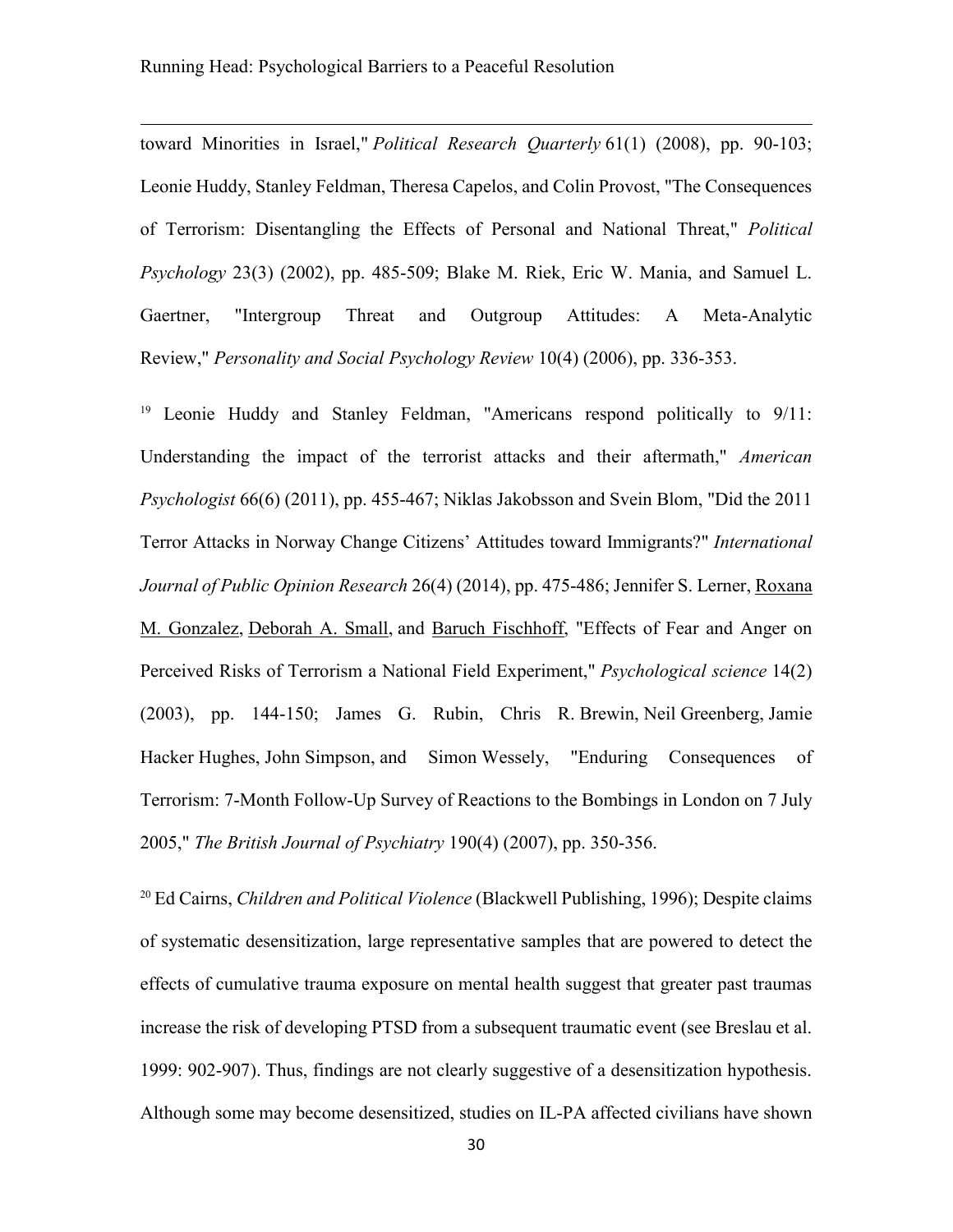that the more an individual was exposed, the more likely he or she was to fall into a group with a worse trajectory (i.e., chronic poor mental health) (see Hobfoll et al., 2006).

<sup>21</sup> Finola Ferry, Brendan Bunting, Samuek Murphy, Siobhan ONeill, Dan Stein, and Karestan Koenen "Traumatic Events and Their Relative PTSD Burden in Northern Ireland: a Consideration of the Impact of the 'Troubles'," *Social Psychiatry and Psychiatric Epidemiology* 49(3) (2014), pp. 435-446; Daphna Canetti, Brian J. Hall, Carmit Rapaport, and Carly Wayne, "Exposure to Political Violence and Political Extremism," *European Psychologist* 18 (2013), pp. 263-272; Daphna Canetti, Brian J. Hall, Talya Greene, Jeremy C. Kane, and Stevan E. Hobfoll, "Improving Mental Health is Key to Reduce Violence in Israel and Gaza," *The Lancet* 384(9942) (2014), pp. 493-494; David Mendeloff, "Trauma and Vengeance: Assessing the Psychological and Emotional Effects of Post-Conflict Justice," *Human Rights Quarterly* 31(3) (2009), pp. 592-623; Kristin M. Bakke, John O'Loughlin, and Michael D. Ward, "Reconciliation in Conflict-Affected Societies: Multilevel Modeling of Individual and Contextual Factors in the North Caucasus of Russia," *Annals of the Association of American Geographers* 99(5) (2009), pp. 1012-1021; Masi Noor, [Rupert Brown,](http://journals.sagepub.com/author/Brown%2C+Rupert) [Roberto Gonzalez,](http://journals.sagepub.com/author/Gonzalez%2C+Roberto) [Jorge Manzi,](http://journals.sagepub.com/author/Manzi%2C+Jorge) [and Christopher Alan Lewis,](http://journals.sagepub.com/author/Lewis%2C+Christopher+Alan) "On Positive Psychological Outcomes: What Helps Groups with a History of Conflict to Forgive and Reconcile with Each Other?" *Personality and Social Psychology Bulletin* 34(6) (2008), pp. 819-832; Masi Noor, [Nurit Shnabel,](http://journals.sagepub.com/author/Shnabel%2C+Nurit) [Samer Halabi,](http://journals.sagepub.com/author/Halabi%2C+Samer) and [Arie](http://journals.sagepub.com/author/Nadler%2C+Arie)  [Nadler](http://journals.sagepub.com/author/Nadler%2C+Arie) "When Suffering Begets Suffering the Psychology of Competitive Victimhood between Adversarial Groups in Violent Conflicts," *Personality and Social Psychology Review* 16(4) (2012), pp. 351-374.

31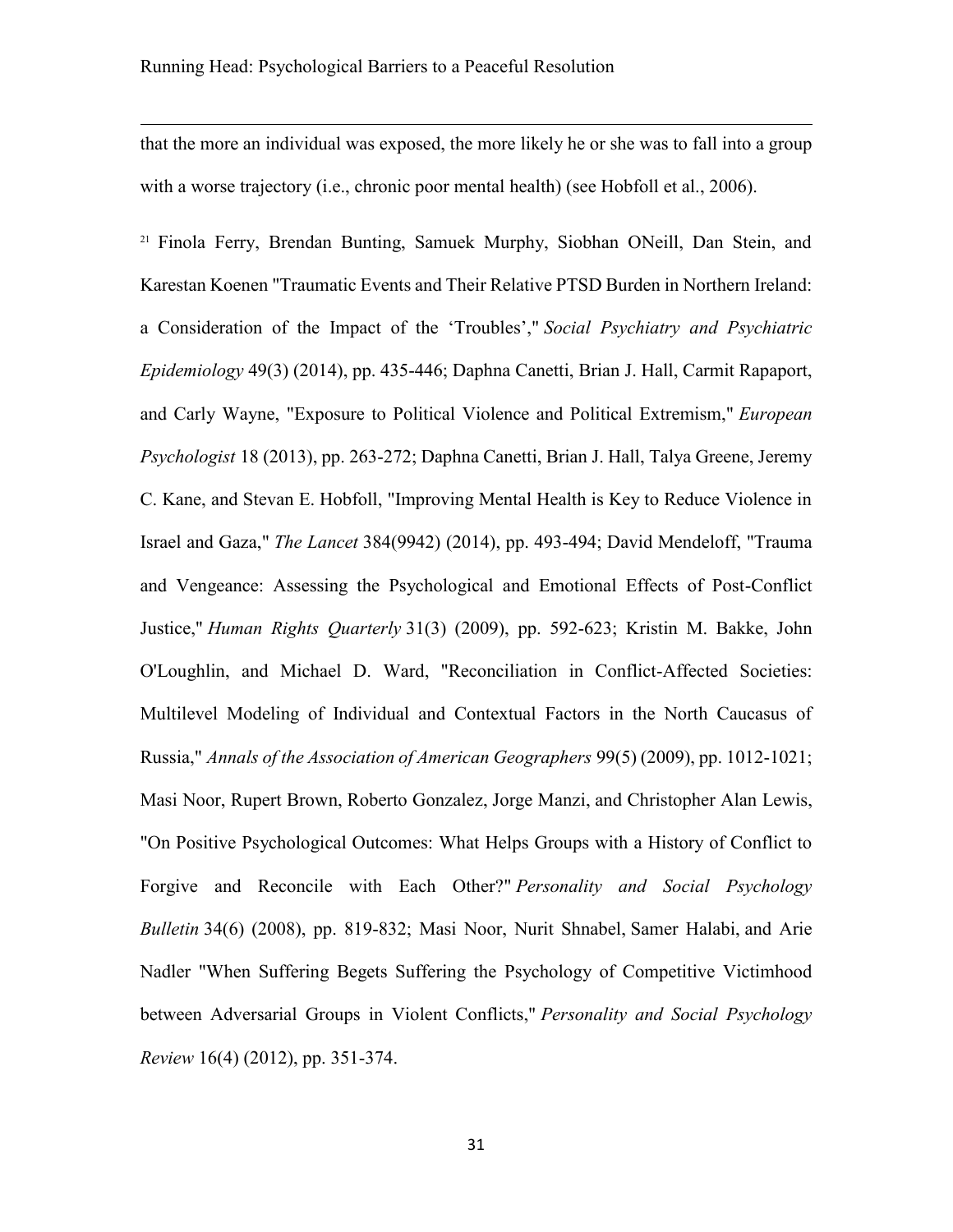<sup>22</sup> Daniel Bar-Tal, *Intractable Conflicts: Socio-Psychological Foundations and Dynamics* (New York: Cambridge University Press, 2013).

<sup>23</sup> Daphna Canetti-Nisim, Eran Halperin, Keren Sharvit, and Stevan E. Hobfoll, "A New Stress-Based Model of Political Extremism Personal Exposure to Terrorism, Psychological Distress, and Exclusionist Political Attitudes," *Journal of Conflict Resolution* 53(3) (2009), pp. 363-389.

<sup>24</sup> Guy Ben-Porat, *The Failure of the Middle East Peace Process? A Comparative Analysis of Peace Implementation in Israel/Palestine, Northern Ireland and South Africa* (New York: Springer, 2008); Hermann Buhr Giliomee and Jannie Gagiano, *The Elusive Search for Peace: South Africa, Israel and Northern Island [ie Ireland]* (USA: Oxford University Press, 1990); Ian Lustick, *Unsettled States, Disputed Lands: Britain and Ireland, France and Algeria, Israel and the West Bank-Gaza* (Cornell University Press, 1993); Yoav Peled, *The Challenge of Ethnic Democracy: The State and Minority Groups in Israel, Poland and Northern Ireland* (New York: Routledge, 2013); Moran Yarchi, "Does Using 'Imagefare' as a State's Strategy in Asymmetric Conflicts Improve its Foreign Media Coverage? The Case of Israel," *Media, War & Conflict* 9(3) (2016), pp. 290-305.

<sup>25</sup> See Malcom Sutton Index of Deaths from the conflict in Ireland (Malcolm Sutton, *Bear in Mind these Dead: An Index of Deaths from the Conáict in Ireland 1969-1993* (Belfast: Beyond the Pale Publications, 1994)).

<sup>26</sup> Ibid

 $\overline{\phantom{a}}$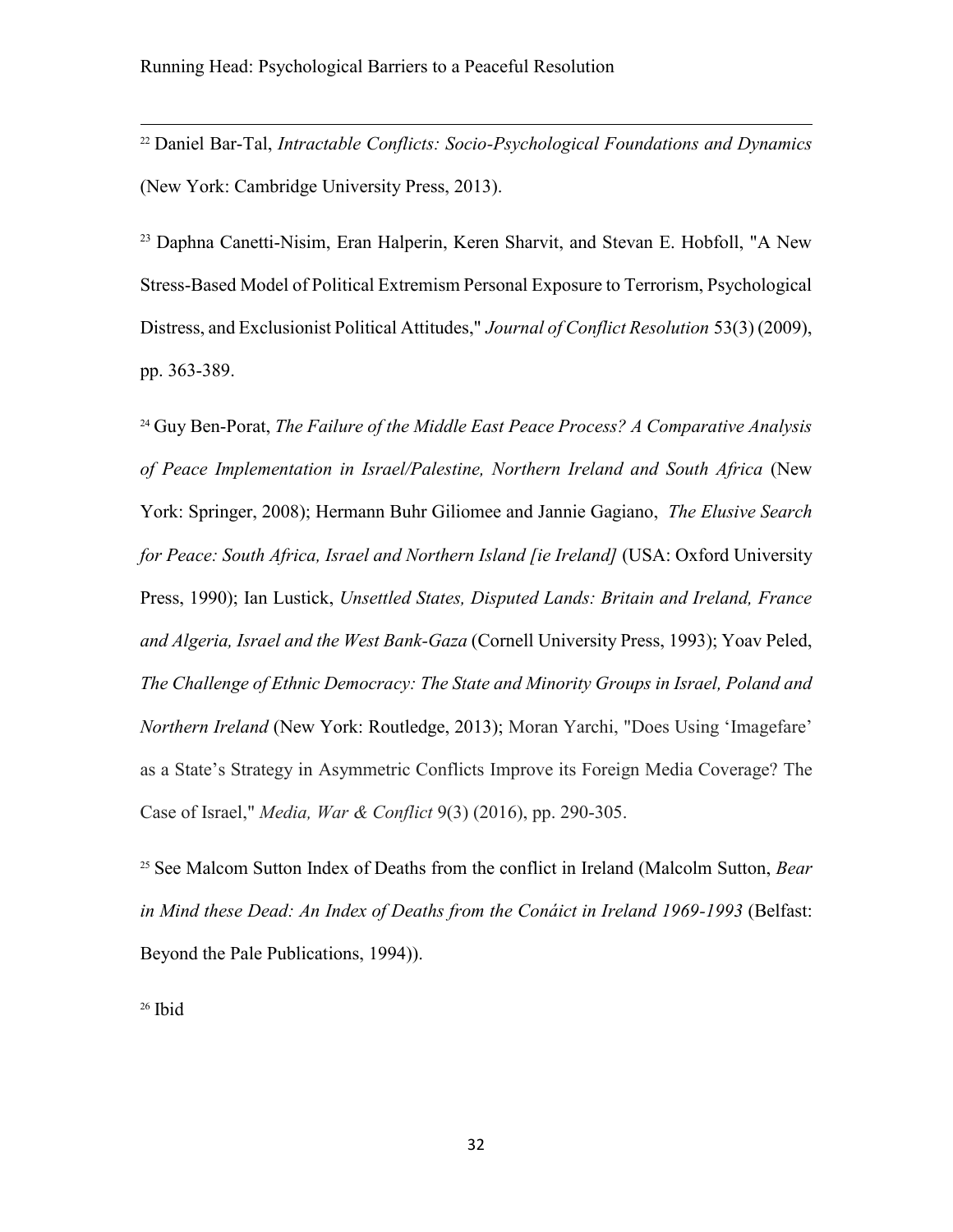<sup>27</sup> Bernadette C. Hayes and Ian McAllister, "Sowing Dragon's Teeth: Public Support for Political Violence and Paramilitarism in Northern Ireland," *Political Studies* 49(5) (2001), pp. 901-922.

<sup>28</sup> Guelke, Adrian, *Politics in Deeply Divided Societies* (UK & USA: Polity Press, 2012).

<sup>29</sup> See Btselem Statistics (B'Tselem - The Israeli Center for Human Rights. *Attacks on Israeli civilians by Palestinians.* January 1, 2011. http://www.btselem.org/israeli\_civilians/qassam\_missiles#data (accessed December 1, 2012)).

<sup>30</sup> M. Nicole Heath, Brian J. Hall, Daphna Canetti, and Stevan E. Hobfoll, "Exposure to Political Violence, Psychological Distress, Resource Loss, and Benefit Finding as Predictors of Domestic Violence among Palestinians," *Psychological Trauma* 5(4) (2012), pp. 366-376.

<sup>31</sup> Alean Al-Krenawi, John R. Graham, and Yaniv Kanat-Maymon, "Analysis of Trauma Exposure, Symptomatology and Functioning in Jewish Israeli and Palestinian Adolescents," *The British Journal of Psychiatry* 195(5) (2009), pp. 427-432; Daphna Canetti-Nisim, Eran Halperin, Keren Sharvit, and Stevan E. Hobfoll, "A New Stress-Based Model of Political Extremism Personal Exposure to Terrorism, Psychological Distress, and Exclusionist Political Attitudes," *Journal of Conflict Resolution* 53(3) (2009), pp. 363-389; Zahava Solomon and Tamar Lavi, "Israeli Youth in the Second Intifada: PTSD and Future Orientation," *Journal of the American Academy of Child & Adolescent Psychiatry* 44(11) (2005), pp. 1167-1175.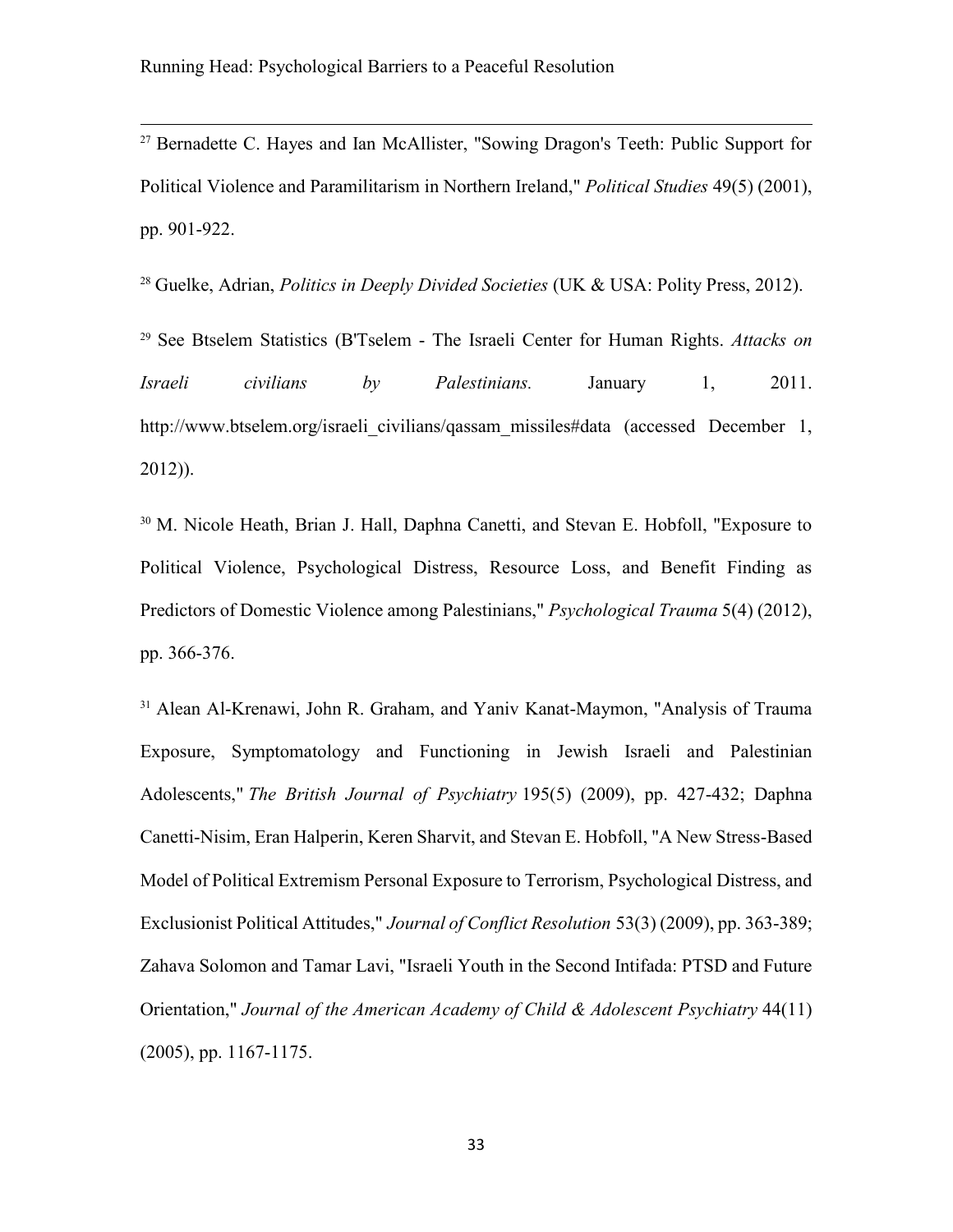32 Galea, S. Ahern, J., H. Resnick, D Kilpatrick, M. Bucuvalas, J Gold, and D Vlahov. "Psychological sequelae of the September 11 terrorist attacks in New York City." New England Journal of Medicine 346 (2002): 982-987.

<sup>33</sup> Selection of electoral wards of which there are currently 582 in NI was informed by the 1969-1998 dataset of Troubles-related deaths in NI collated by Fay, Morrissey & Smyth (1999). Using Fay et al.'s original data (Smyth, personal communication) geographical experience of violence was determined through calculations of deaths per 1000 population in electoral wards in Northern Ireland. The top 15% (85 wards) were marked as 'High experience'. The 122 wards where "Deaths per 1000" was zero were classified as 'Low experience' wards. Electoral wards that were both high and low experience were included. Urbanisation was also controlled for as a potential confounding variable. It was defined by using the number of persons per hectare (npph), based on the 2001 Census of Population statistics. When npph was below one, the ward was defined as 'rural', when above one it was defined as 'urban'. The wards were divided into rural and urban districts, and five high-experience rural and five high-experience urban wards were selected using the random sampling function in SPSS. These were matched against low-experience wards using the rural/urban index and deprivation scores determined from Robson, Bradford, & Deas (1994), as used in the original Fay et al (1999) dataset. A total of 334 respondents were sampled across these areas.

<sup>34</sup> John Whyte, *Interpreting Northern Ireland*. (Oxford: Clarendon Press, 1991 pp18-22).

<sup>35</sup> Robert D. Lowe and Orla T. Muldoon, "Religious and Ethnonational Identification and Political Violence," *Ethnopolitics* 9(1) (2010), pp. 71-83.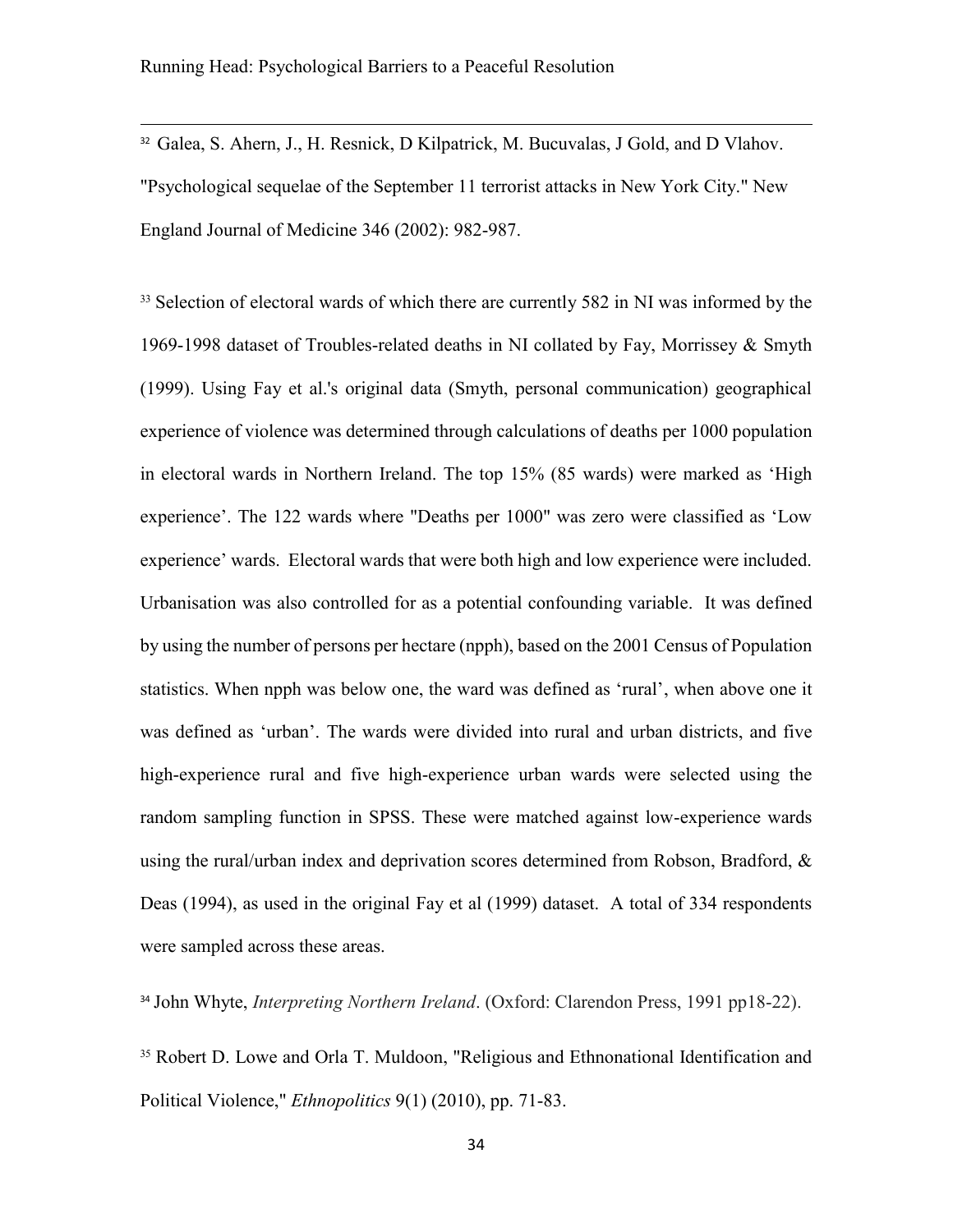<sup>36</sup> Jason Lyall, Graeme Blair, and Kosuke Imai, "Explaining Support for Combatants during Wartime: A Survey Experiment in Afghanistan," *American Political Science Review* 107(4) (2013), pp. 679-705.

 $37$  As suggested in literature on interviews with witnesses and victims of traumatic events (e.g., Kathleen Coulborn Faller, 2007. Interviewing Children about Sexual Abuse. Oxford University Press), asking specific detailed questions are likely to enhance recollection of adverse events in the past. This was particularly relevant for Catholics and Protestants in Northern Ireland, where the intensity of the Troubles was generally reduced postagreement, and the psychological immense difficulties remain. Psychological implications and complications are greater than they may seem. Subsequent to the NI peace agreement there were psychiatrists who were genuinely concerned that the postconflict burden of the conflict could be greater than it had been prior to the Agreement. Kathleen Coulborn Faller. *Interviewing Children about Sexual Abuse* (Oxford: Oxford University Press, 2007)

<sup>38</sup> Edna B. Foa, David S. Riggs, Constance V. Dancu, and Barbara O. Rothbaum,"Reliability and Validity of a Brief Instrument for Assessing Post‐ Traumatic Stress Disorder," *Journal of Traumatic Stress* 6(4) (1993), pp. 459-473.

<sup>39</sup> Hall J. Brian, Stevan E. Hobfoll, Patrick A. Palmieri, Daphna Canetti‐ Nisim, Oren Shapira, Robert J. Johnson, and Sandro Galea, "The psychological impact of impending forced settler disengagement in Gaza: Trauma and posttraumatic growth," *Journal of traumatic stress* 21(1) (2008), pp. 22-29; Johnson, Howard, and Andrew Thompson, "The development and maintenance of post-traumatic stress disorder (PTSD) in civilian

35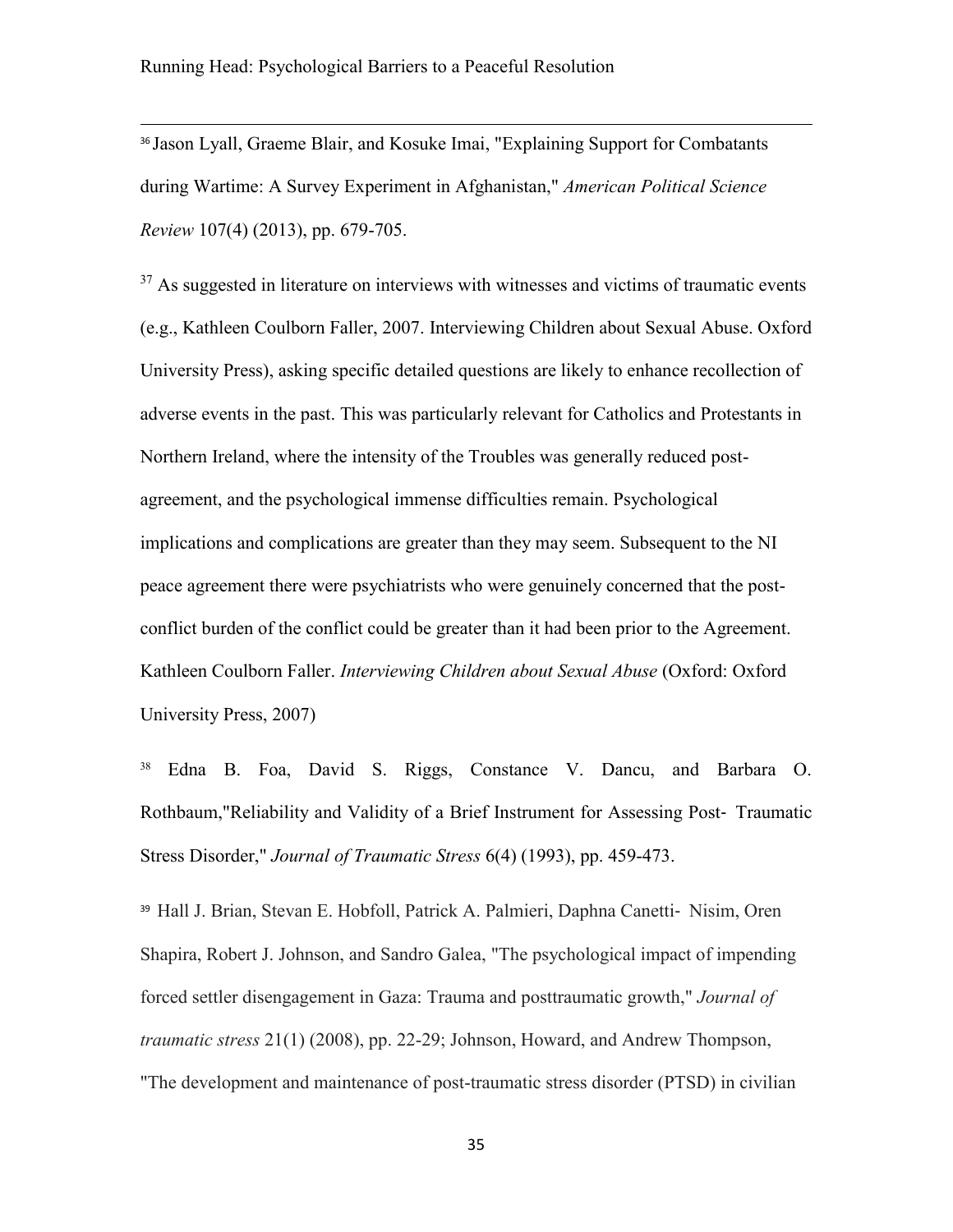adult survivors of war trauma and torture: A review," *Clinical psychology review* 28(1) (2008): 36-47.

<sup>40</sup> Muldoon, T. Orla, Katharina Schmid, and Ciara Downes, "Political Violence and Psychological Well‐ Being: The Role of Social Identity," *Applied Psychology* 58(1) (2009): 129-145.

<sup>41</sup> Leonie Huddy, Stanley Feldman, Theresa Capelos, and Colin Provost, "The Consequences of Terrorism: Disentangling the Effects of Personal and National Threat," *Political Psychology* 23(3) (2002), pp. 485-509; Cindy D. Kam and Donald R. Kinder, "Terror and Ethnocentrism: Foundations of American Support for the War on Terrorism," *Journal of Politics* 69(2) (2007), pp. 320-338.

<sup>42</sup> Daphna Canetti, Brian J. Hall, Carmit Rapaport, and Carly Wayne, "Exposure to Political Violence and Political Extremism," *European Psychologist* 18 (2013), pp. 263-272.

<sup>43</sup> This measure is different to the ones used in previous studies (Canetti et al. 2013; 2014) on EPV and willingness to compromise because it takes into account the different conflict settings in IL-PA and NI and therefore the differences between ongoing and post-conflict settings.

<sup>44</sup> This measure differs from the ones used in previous work on EPV and conciliatory attitudes (Daphna Canetti, [Julia Elad-Strenger,](http://journals.sagepub.com/author/Elad-Strenger%2C+Julia) [Iris Lavi,](http://journals.sagepub.com/author/Lavi%2C+Iris) [Dana Guy,](http://journals.sagepub.com/author/Guy%2C+Dana) and [Daniel Bar-Tal,](http://journals.sagepub.com/author/Bar-Tal%2C+Daniel) "Exposure to Violence, Ethos of Conflict, and Support for Compromise Surveys in Israel, East Jerusalem, West Bank, and Gaza," *Journal of Conflict Resolution* 61(1) (2015), pp. 84-113) because it tailors its questions to the specific conflict-context; again looking at two different conflict settings simultaneously.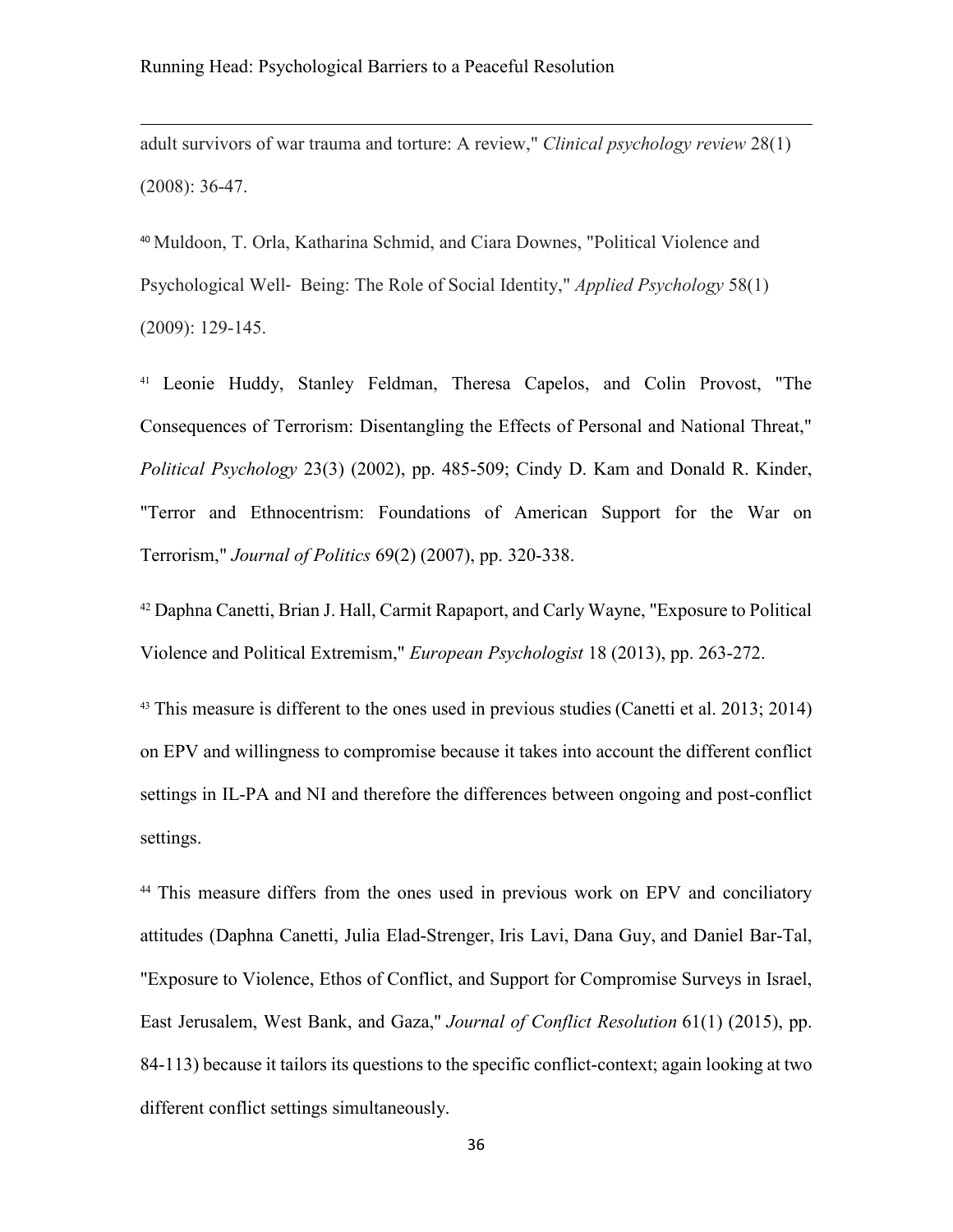<sup>45</sup> James L. Arbuckle, *AMOS Development Corporation* (Springhouse, Pennsylvania Patent AMOS 6.0, 2005).

<sup>46</sup> Barbara M. Byrne, "Testing for Multigroup Equivalence of a Measuring Instrument: A Walk through the Process," *Psicothema* 20(4) (2008), pp. 872-882.

<sup>47</sup> Karl G. Jöreskog and Dag Sörbom, *LISREL 8: User's Reference Guide* (Uppsala University: Scientific Software International, 1996); Rex B. Kline, *Principles and Practice of Structural Equation Modeling* (New York: The Guilford Press, 2005).

<sup>48</sup> Anne Boomsma, "Reporting Analyses of Covariance Structures," *Structural Equation Modeling* 7(3) (2000), pp. 461-483.

<sup>49</sup> Kenneth A. Bollen, "A New Incremental Fit Index for General Structural Equation Models," *Sociological Methods & Research* 17(3) (1989), pp. 303-316.

<sup>50</sup> Nadim N. Rouhana, "Group Identity and Power Asymmetry in Reconciliation Processes: The Israeli-Palestinian Case," *Peace and Conflict: Journal of Peace Psychology* 10(1) (2004), pp. 33-52.

<sup>51</sup> Asher Arian, *Security Threatened: Surveying Israeli Opinion on Peace and War* (New York: Cambridge University Press, 1995); Asher Arian, *Israeli Public Opinion on National Security 2003* (Tel Aviv: Tel Aviv University, Jaffe Center for Strategic Studies, 2003); Nurit Shnabel, Samer Halabi, and Masi Noor, "Overcoming Competitive Victimhood and Facilitating Forgiveness through Re-Categorization into a Common Victim or Perpetrator Identity," *Journal of Experimental Social Psychology* 49(5) (2013), pp. 867-877.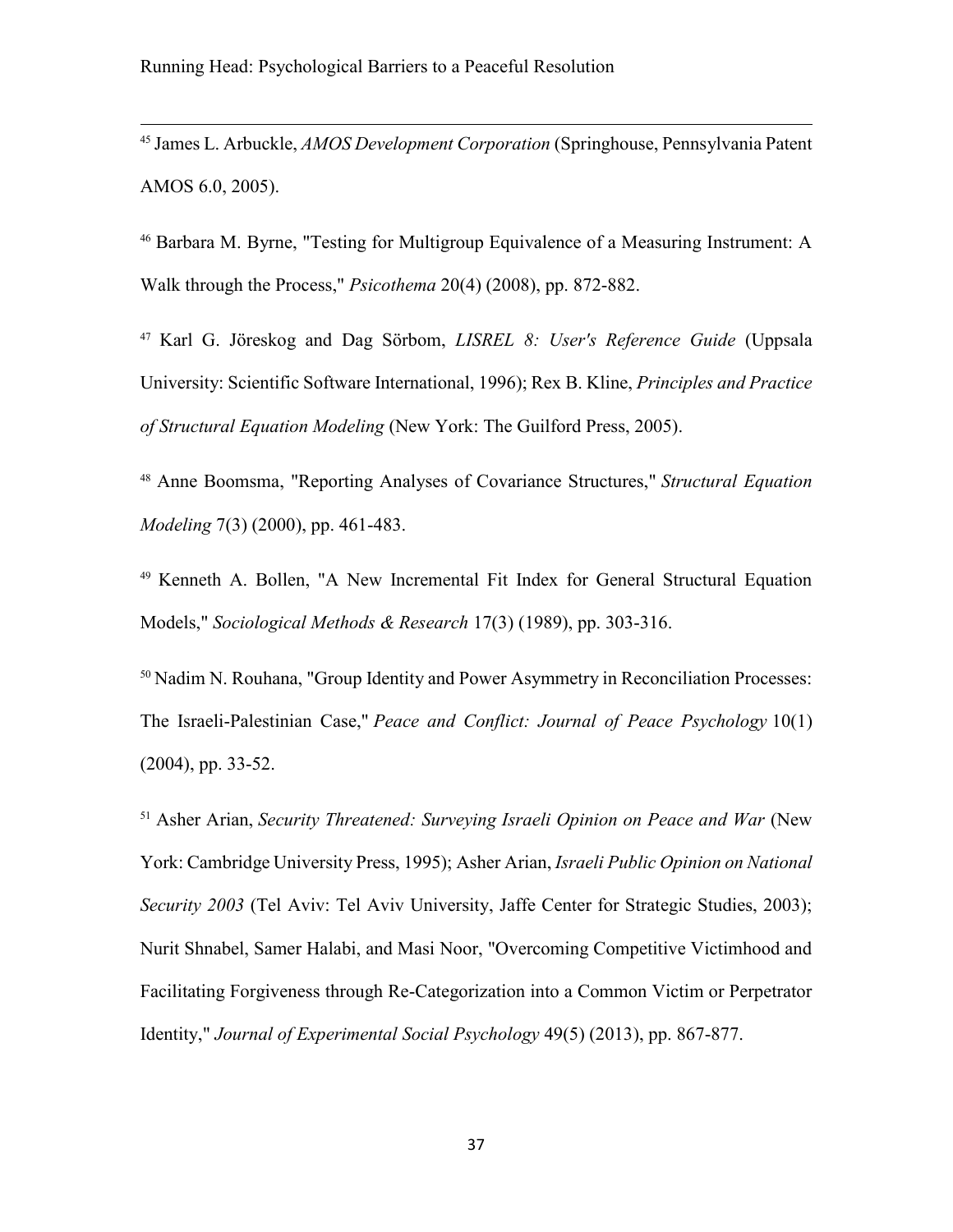<sup>52</sup> Roger MacGinty and Pierre Du Toit, "A Disparity of Esteem: Relative Group Status in Northern Ireland after the Belfast Agreement," *Political Psychology* 28(1) (2007), pp. 13- 31.

<sup>53</sup> Richard Haass, *Beyond the INF Treaty: Arms, Arms Control, and the Atlantic Alliance* (University Press of America, 1988); William Zartman, *Ripe for Resolution: Conflict and Intervention in Africa* (Oxford: Oxford University Press, 1988); William Zartman and Saadia Touval, "International Mediation: Conflict Resolution and Power Politics," *Journal of Social Issues* 41(2) (1985), pp. 27-45.

<sup>54</sup> Yaacov Bar-Siman-Tov (Ed.), *Barriers to Peace in the Israeli-Palestinian Conflict*  (Jerusalem: Jerusalem Institute for Israel Studies, 2010); Corrina Carmen Gayer, [Shiri](http://journals.sagepub.com/author/Landman%2C+Shiri)  [Landman,](http://journals.sagepub.com/author/Landman%2C+Shiri) [Eran Halperin,](http://journals.sagepub.com/author/Halperin%2C+Eran) and [Daniel Bar-Tal,](http://journals.sagepub.com/author/Bar-Tal%2C+Daniel) "Overcoming Psychological Barriers to Peaceful Conflict Resolution: The Role of Arguments about Losses," *Journal of Conflict Resolution* 53(6) (2009), pp. 951-975; Kristin M. Bakke, John O'Loughlin, and Michael D. Ward, "Reconciliation in Conflict-Affected Societies: Multilevel Modeling of Individual and Contextual Factors in the North Caucasus of Russia," *Annals of the Association of American Geographers* 99(5) (2009), pp. 1012-1021; Han Dorussen and Emil J. Kirchner, "Better a Good Neighbor than a Distant Friend: The Scope and Impact of Regional Security Organizations," *International Relations of the Asia-Pacific* 14(1) (2014), pp. 117-146; Eran Halperin and Daniel Bar-Tal, "Socio-Psychological Barriers to Peace Making: An Empirical Examination within the Israeli Jewish Society," *Journal of Peace Research* 48(5) (2011), pp. 637-651; Ifat Maoz, Andrew Ward, Michael Katz, and Lee Ross, "Reactive Devaluation of an "Israeli" vs. "Palestinian" Peace Proposal," *Journal of Conflict Resolution* 46(4) (2002), pp. 515-546.